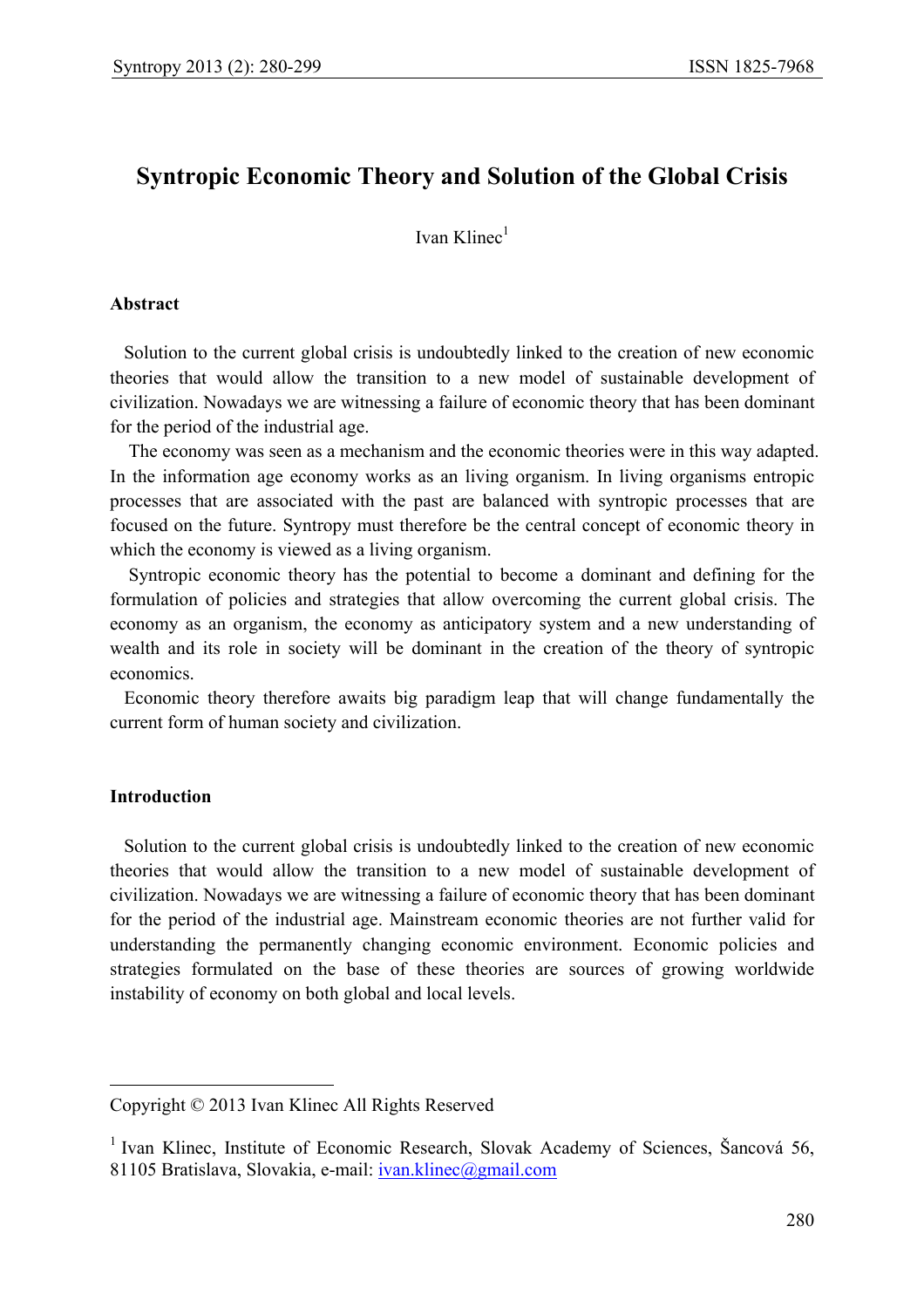### **Syntropic Economic Theory for the Information Age**

 The emerging information age is connected with paradigm shift also in economic theory. In the industrial age the economy was seen as a mechanism and the economic theories were in this way adapted. In the information age economy works as an living organism. The main paradigm shift also in economic theory is therefore the shift from mechanistic paradigm to holistic paradigm.

 Understanding the economy as living organism and not mechanism is the core to understand the emerging global economic structure also as the main principles of functioning of this global economic structure. The key to understand how the economy is functioning in the new global environment is the concept of syntropy and its implementation to emerging economic theories.

 In living organisms entropic processes that are associated with the past are balanced with syntropic processes that are focused on the future. Syntropy must therefore be the central concept of economic theory in which the economy is viewed as a living organism. Syntropic economic theory has the potential to become a dominant and defining for the formulation of policies and strategies that allow overcoming the current global crisis. The economy as an organism, the economy as anticipatory system and a new understanding of wealth and its role in society will be dominant in the creation of the theory of syntropic economics.

### **On the Threshold of Syntropic Stage of Human Evolution**

 American futurist and great visionary R. Buckminster Fuller described the transition from entropic stage of human civilization to syntropic stage of human civilization. The current entropic stage of human civilization is entropic because of its primarily orientation toward the profit and making money and the transition is connected with human mind because mind is primarily connected with syntropy, with creation of new, with organizing and with overcoming entropy.

According to R. Buckmister Fuller as he wrote in Critical Path:

"Humanity has now reached that critical moment of potential transformation of humans´ affairs from class-two evolution to class-one evolution" (Fuller 1981). R. Buckminster Fuller highlighted that class-two evolution is entropically selfish and class-one evolution is syntropically cooperative (Fuller 1981).

 "The drive to make money", wrote R. Buckminster Fuller, "is inherently entropic, for it seeks to monopolize order while leaving un-cope-with-able disorder to overwhelm others" (Fuller 1981). Mind on the other side is according him essentially anti-entropic (Fuller 1981).

 R. Buckminster Fuller understand life and also a man as syntropic parts of the Universe with his syntropic function to support the life on the Earth together with support of regeneration ability on the Earth as he wrote in Critical Path:

"By and large the function of life on the planet is designed to be syntropic – to impound radiation, conserve it, and use it to produce further functioning in overall support of the syntropic integrity of eternally regenerative Universe. The tendencies of many human beings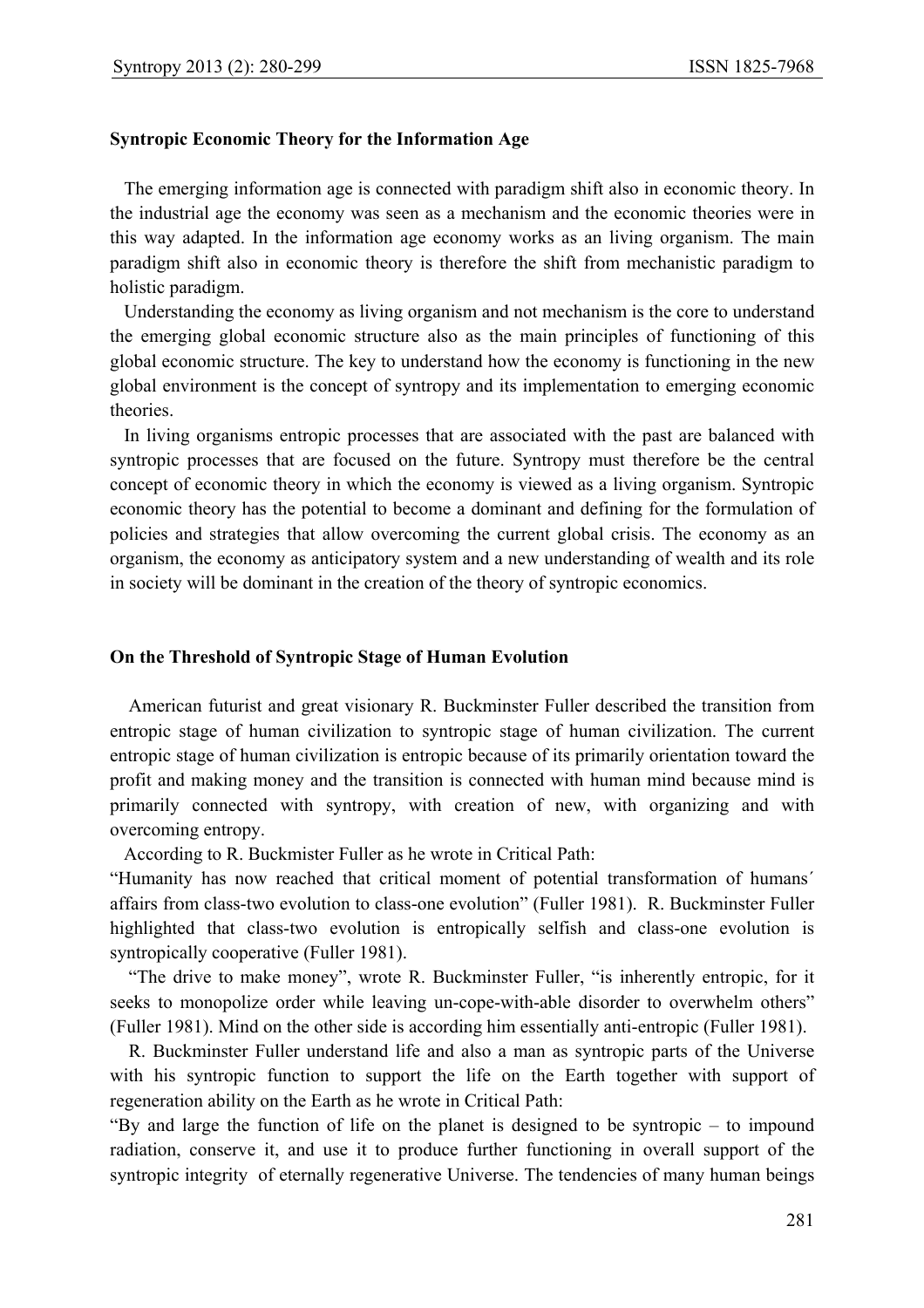- wanting to cultivate the soil, to care for the animals, the drive of artists to create, of artisans to build, of inventors to invent and develop time – and trouble-savers for others – are all manifests of the designed-in syntropic propensities of humans. The generous, compassionate propensity of humans is primarily syntropic. The selfish are "entropic". In order to keep Universe regenerative Nature has placed human beings on this planet for their syntropic functioning" (Fuller 1981).

 The shift from entropy to syntropy is therefore essential for creating global economic system based on the principles of sustainability.

 R. Buckmister Fuller published several books and documents about transition to syntropic stage of human civilization and he described main principles of Spaceship Earth´s economy and society in his books Operating Manual for Spaceship Earth (1969), Critical Path (1981), Synergetics (1975), Grunch of Giants (1983), Intuition (1972), And It Come to Pass - Not to Stay (1976), Education Automotion (1962), Utopia or Oblivion – The Prospects for Humanity (1969), Ideas and Integrities (1963) and documents of World Design Science Decade. We can see within these books syntropic role of design in creation of new patterns of human society and civilization.

### **Emerging Theory of Syntropy**

 The theory of syntropy is described in books of such authors as Luigi Fantappie, R. Buckminster Fuller, Albert Szent-Geörgyi, Ulisse Di Corpo, Antonella Vannini, Guy Dauncey, Mario Ludovico and others.

 The fundamental work about syntropy of Luigi Fantappiè we have only in Italian language with no english translation. Therefore the main source for using this Fantappie's book are books and articles written by Ulisse Di Corpo and Antonella Vannini. They published several books as Introduction to Syntropy, The Law of Syntropy (2011), Syntropy – The Energy of Life (2005), Retrocausality – Experiments and Theory (2011), Supercausality and Complexity – Changing the rules in the study of causality (2011), Origin of Life – Evolution and Consciousness in the light of the law of syntropy (2011) and others. They published also several fundamental articles on the theory of syntropy in various journals. From the year 2005 they are editors and main authors of Syntropy Journal with main topic, which is the theory of syntropy.

 As wrote Ulisse Di Corpo and Antonella Vannini "Luigi Fantappiè described concept of the syntropy as the opposite to the entropy in the year 1942, when he published the book Principles of a Unitary Theory of the Physical and Biological World Based on Quantum Mechanics and Special Relativity" (Di Corpo, Vannini 2009). In this book, according to Ulisse Di Corpo and Antonella Vannini, "he showed that retarded waves which diverge from causes located in the past, are governed by the law of entropy (en  $=$  apart, tropos  $=$  tendency) and correspond to mechanical and chemical phenomena; while advanced waves, which converge towards causes located in the future are governed by a law symmetrical to entropy, which Fantappiè named syntropy (syn = together, tropos = tendency)" (Di Corpo, Vannini 2009).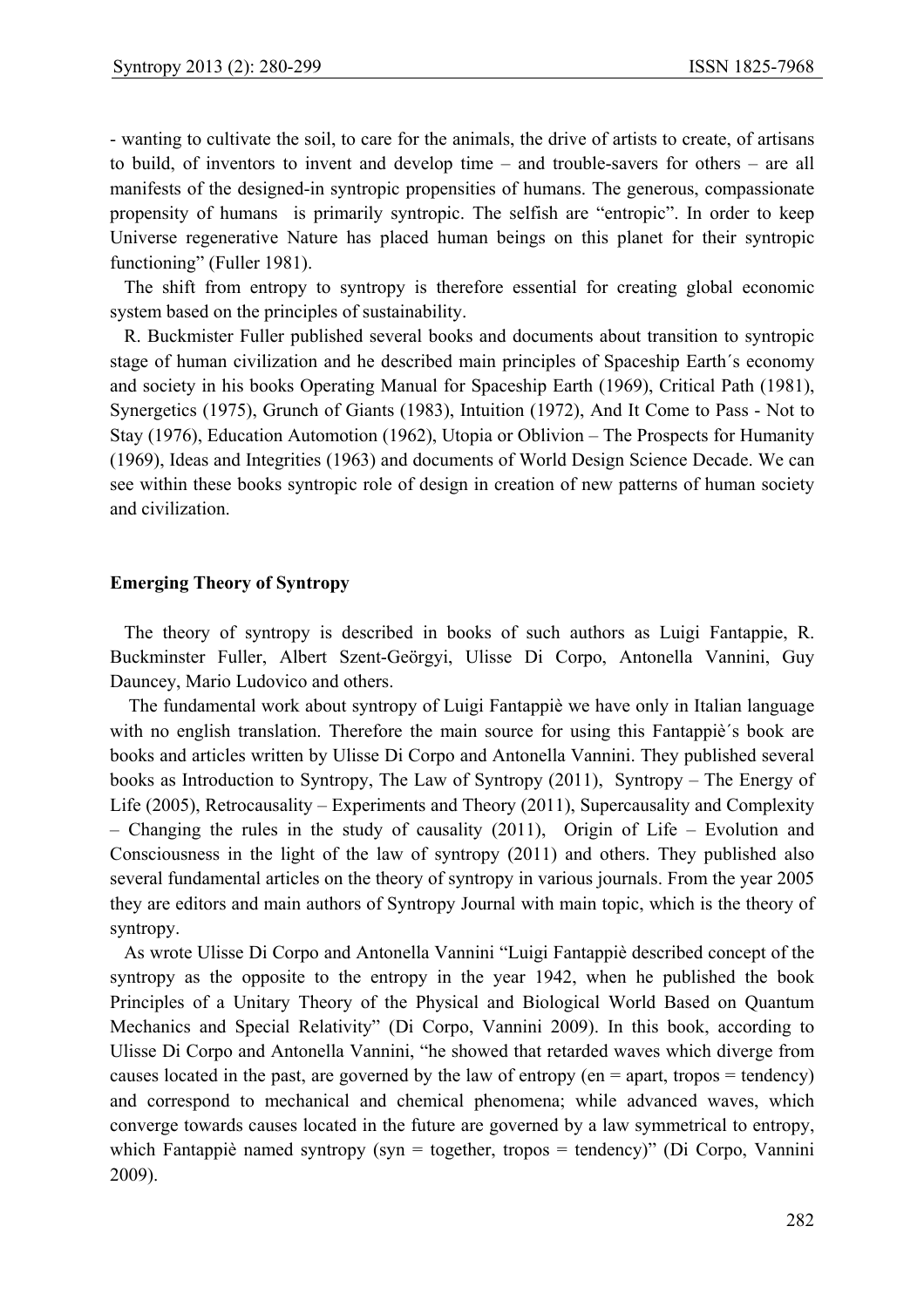### **Methodological Grassroots for Syntropic Economic Theory**

 The economic theory is the same subject of the evolution as all the other scientific fields. The main stream of the economic theory is the dominant source of the current global crisis of our civilization. The main reason of such state is non-reflection of the societal evolution by the main stream of the economic theory.

 The economic theory of main stream is the industrial age economic theory and the ongoing global civilization transformation is connected with the search of the information age economic theory. The main shift in the economic theory therefore will be the transformation of the economic theory on the base of the information age paradigm.

 The solution of the current global civilization crisis is interconnected with the creative design of the new syntropic theory of economics. Such theory can support the shift from the entropic character of the current industrial age economy to the new syntropic model of the information age economy.

 We have the appropriate methodological tools for such syntropic model of the information age economy in the works and in the theories of R. Buckminster Fuller, Luigi Fantappie, Albert Szent-Georgyi, Guy Dauncey, Erwin Schrodinger, Ilya Prigogine, Isabelle Stengers, Ossip K. Flechtheim, Robert Rosen, Judith Rosen, David Bohm, F. David Peat, Nicholas Georgescu-Roegen, Alfred Korzybski, Eric Chaisson, Jonas Salk, Fritjof Capra, Gunter Pauli, Hazel Henderson, Alvin Toffler, Heidi Toffler, Barbara Marx Hubbard, Antonella Vanini, Ulisse Di Corpo, Mario Ludovico, Leon S. Fuerth, Bela H. Banathy, Elisabet Sahtorious and many others.

 The evolution of the economic theory can lead to the new understanding of our rapidly changing economic reality. We can understand the ongoing transition to the global civilization and solve the emerging problems via new understanding of emerging global economic reality.

 The new syntropic economic theory can make possible the overcoming the struggle between individual economic theoretical schools and also can make possible to create the base for the unified economic theory.

#### **Characteristics of Syntropic Economic Theory**

 The new syntropic paradigm of economic theory aims to redirect the economic system towards the future and to overcome the present split in economic theory, establishing in its place a unified economic theory.

 The main characteristics of the syntropic theory of economics include the following (Klinec 2012):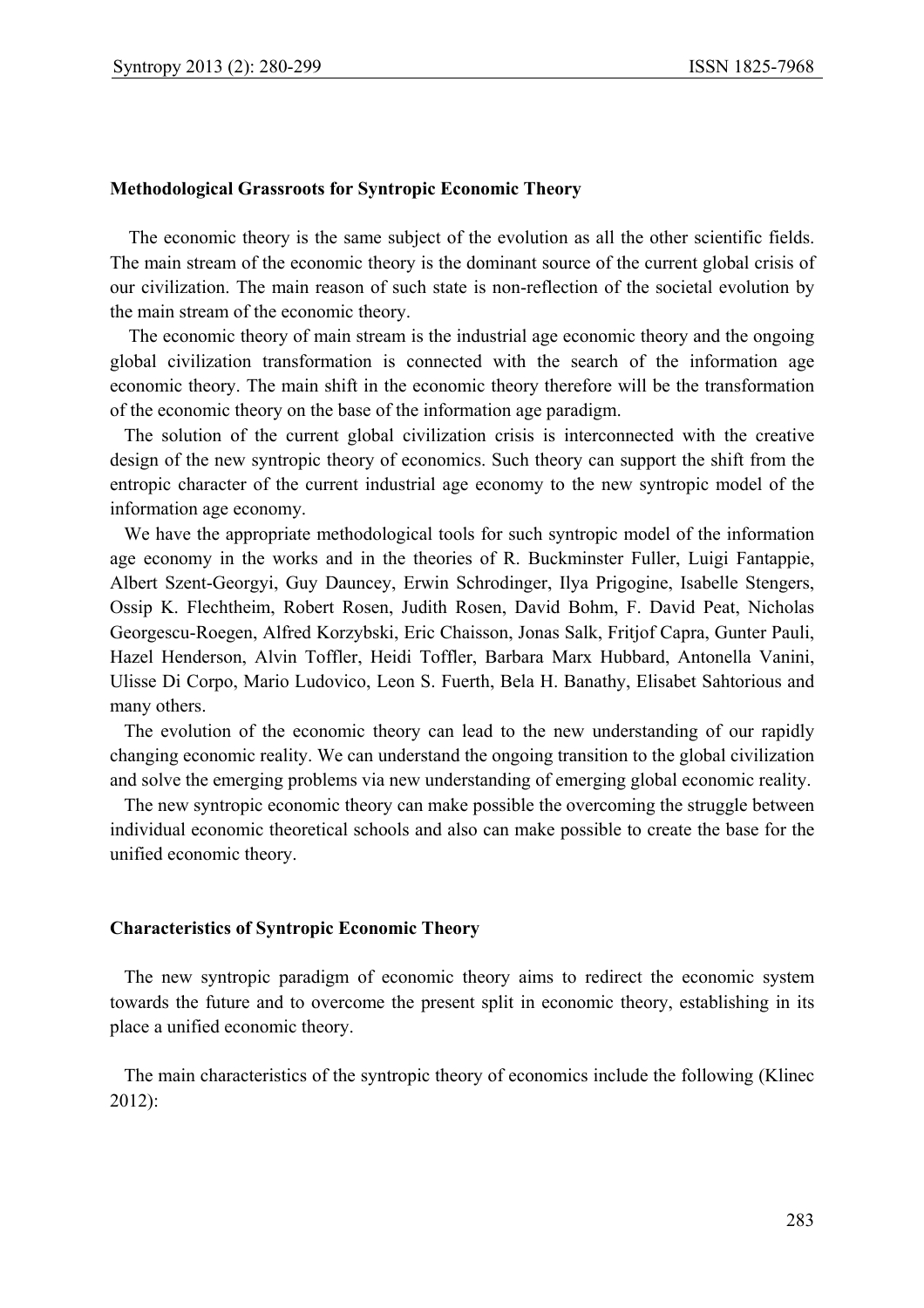- − Understanding that the economy is a living system, living organism and that all subsystems of the economy, along with economic organizations and institutions, are also living systems, living organisms.
- Reorienting economic theory and economic systems towards the future and futuring it by applying the concept of syntropy to economic models, economic systems and economic theories, and implementing long-term horizons to policymaking to produce a positive impact on economic reality.
- Understanding economic theory as a mental map and as a map of economic reality. All economic theories are only mental maps limited in the time and in the space. The plurality of humankind and not the struggle among them is the basis for a syntropic theory of economics.
- Understanding that economic laws evolve same way as economic reality is evolving. The basic law of the syntropic theory of economics can be the information age syntropic theory of value instead of the industrial age working theory of value.
- − Creative design of economic theory is necessary for the design of economic solutions to the problems of global civilization and of local economies and communities.
- − Understanding the global economy as a field. Disruption of the field in one area will lead to the instability of the whole global economy. The field theory of economy is key to understanding the current global crisis.
- − Redefining the basic core of economic theory based on the theory of syntropy according to Luigi Fantappiè and R. Buckminster Fuller and implementing the concept of syntropy into our model of economic reality.
- Understanding civilization evolution as a change in civilization attractors. We can understand economic productive factors on the basis of such civilization attractors. The industrial age attractors were work and capital. The information age attractors are information and knowledge.
- − Understanding the economy as an implicate order according to David Bohm with the hidden code of civilization being the main principles of civilization. The evolution of the economy is therefore simply part of the holomovement involving the whole of civilization.
- Understanding that the role of humans within the economic system includes being part of the collective body as well as individuals. The human can act as an individual or as a part or member of the collective body. It depends entirely on human free will.
- Understanding the role of ethics as the key element in all economic systems and also as a precondition for their appropriate behavior.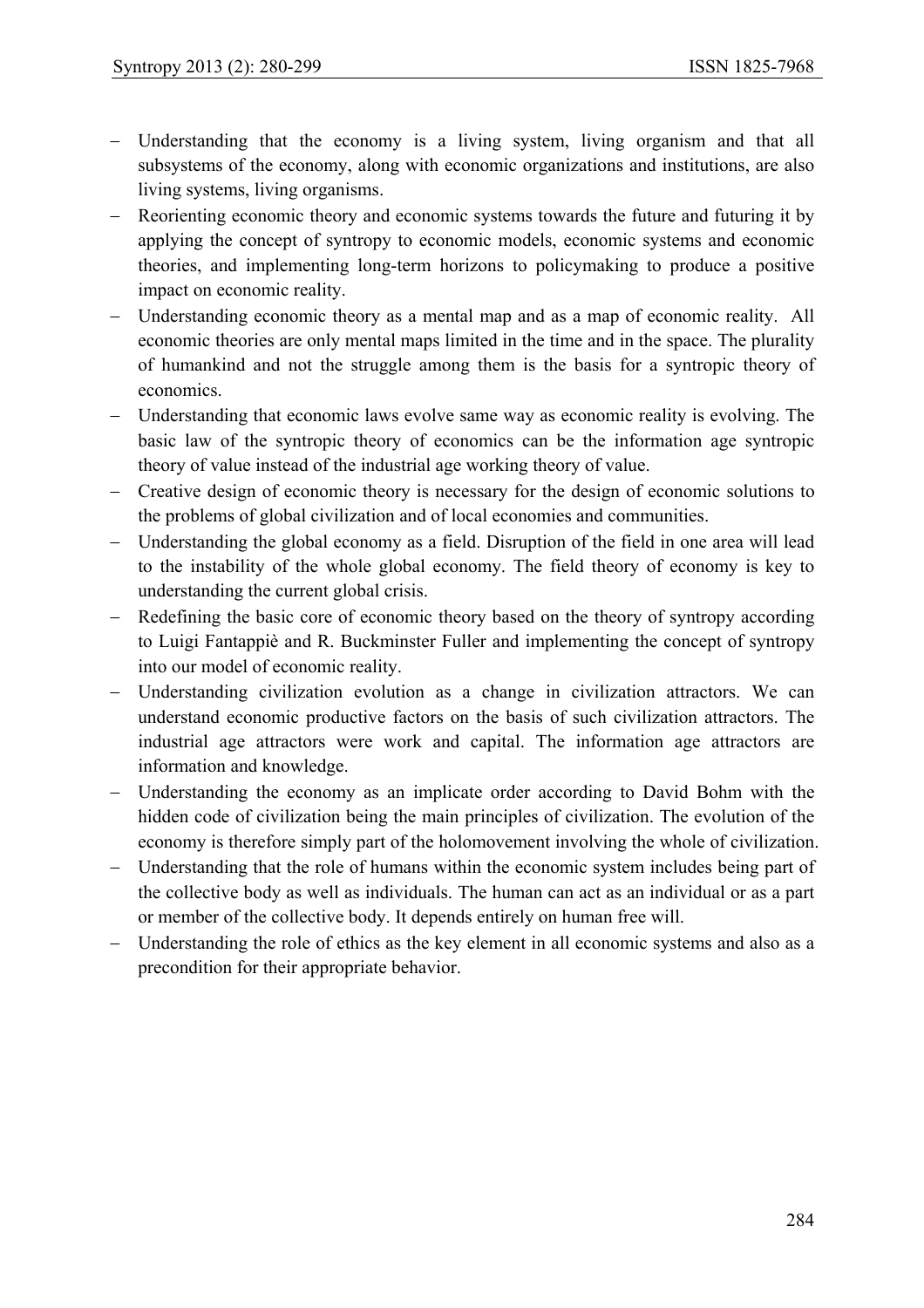#### **Economics as a Mental Map**

 The view of the partial economic theories and the economic theoretical schools as partial mental maps of the economic reality and as the fragmentary views of one undivided reality enables the view of economics as one science consisted of a great number and diversity of the partial economic theories, all of which have their own time, space, purpose and limits, and no economic theory is possible to be absolute in any time and any space.

 The economic theory is not the economic reality as all theories are only the maps of the reality as described Alfred Korzybski in his works on general semantics (Korzybski 1995). Map is not the reality (Korzybski 1995) and economic theory is not economy itself. Each economic theory is limited in time, space and purpose.

 The problem of mankind with economic theories is connected with understanding some basic economic theories as such kind of sacred texts together with the view of economics as kind of religion with eternal laws and invisible hand of market as kind of god.

 Understanding economic theory as only mental map of economic reality can help us understand how economic theory is creating, what is it´s purpose and how economic theory is evolving.

 We have to allow the plurality of economic theories with the limited area of their purpose. Economic theory therefore has to be a puzzle consisted of the individual economic theories with the possibility of the innovation or the change of the individual pieces of such puzzle.

#### **Futurology and Anticipation**

 The extraordinary role in creation of anticipative thinking has the futurology as the science of the future. The futurology was coined in the year 1943 by Ossip K. Flechtheim and was designed by him as the opposite to ideology. In the ideology is only one determined future and in the futurology there are several contingent futures.

 Ossip K. Flechtheim published several books and articles on futurology as science of the future as History and Futurology (1966), Futurologie - Der Kampf um die Zukunft (1971), Der Kampf um die Zukunft - Grundlagen der Futurologie (1980) and many others.

 The science of the future has today various branches as futurology, futures studies, futures research, foresight, anticipation, prevision, scenario thinking and others.

 Anticipative thinking has nowadays the great number of methods of futures thinking, futures studies and futures research. The most comprehensive publication on futures research methodology is publication Futures Research Methodology by Jerome C. Glenn and Theodore Gordon, which was created as part of activities of the biggest futures studies project in the world The Millennium Project. It were published three versions of Futures Research Methodology. The last 1300 pages Futures Research Methodology Version 3.0 consists of 49 groups of various futures research methods, methodologies and tools (Glenn, Gordon 2009).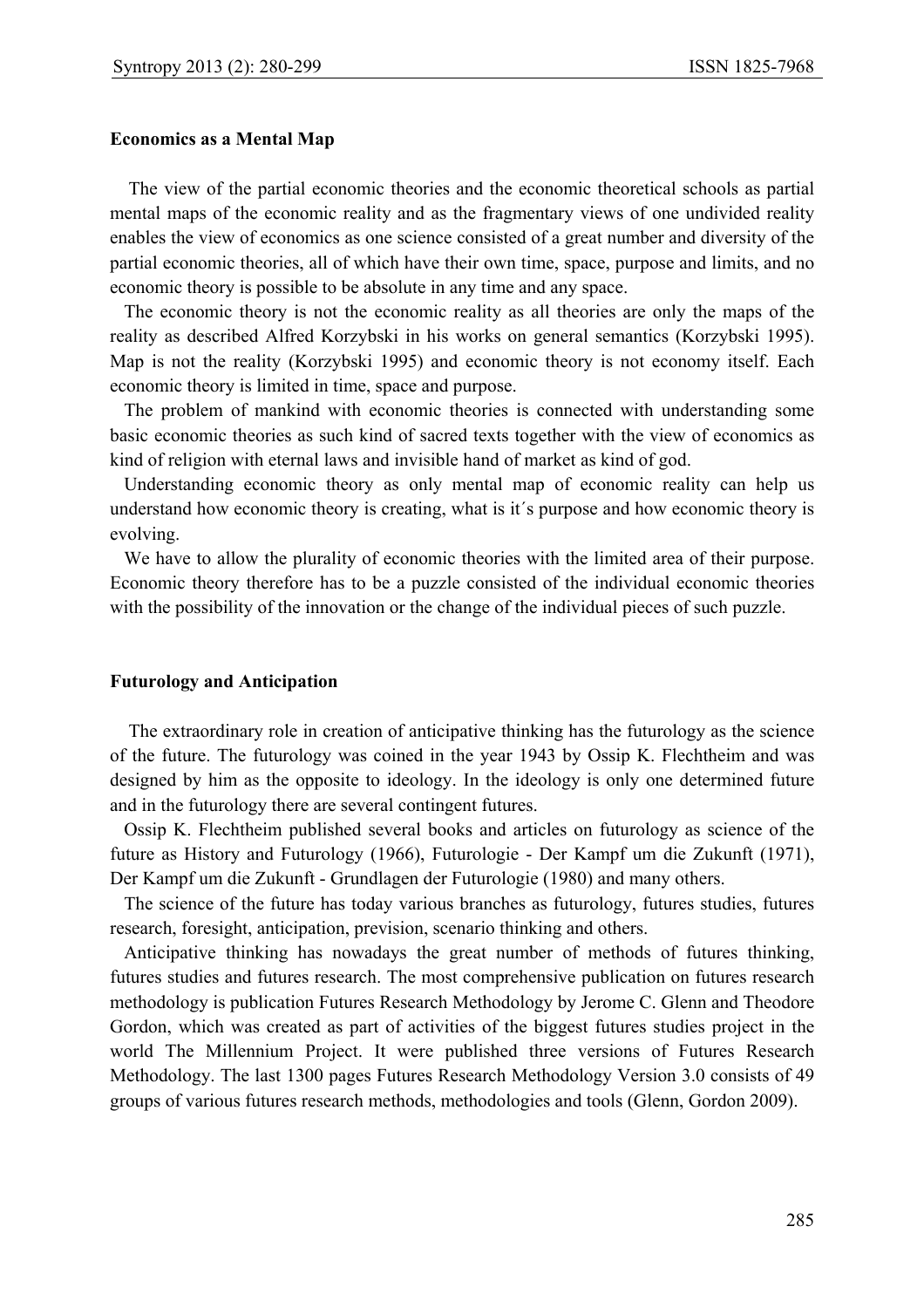#### **Economy as an Anticipatory System**

Reorientation of the economic systems towards the future is interconnected with the implementation of the long-term horizons into the economic models, the economic theory and also into the policymaking. Economy has to be transformed into the anticipatory system in the term of Robert Rosen. Economy as evolving system can be understand as a living organism with permanent transformation of its structure, organization, laws etc.

 Economy as the anticipatory system has to deal with the cause located in the future which are the new attractors forming the economic, the social and the civilization systems. Leon S. Fuerth created the concept of Forward Engagement (Fuerth 2006, 2007, 2009) which is oriented toward the implementation of the long term horizons into the policymaking and can be the tool of reorientation of the economic systems towards the future.

 In the year 2013 he published with Evan M. H. Faber the publication Anticipatory Governance (Fuerth, Faber 2012, 2013), in which they presented the vision of Anticipatory Governance for implementing the long term horizons in the policy making.

 The implementation of the long term perspectives into the policymaking is one of the 15 global challenges of The Millennium Project (Glenn, Gordon, Florescu 2010). The 15 global challenges were selected by the panel of experts in the year 1997 and the last version of the report 2012 State of the Future, in which are included also the global challenges, has more than 10 000 pages on CD.

#### **Syntropic Theory of Value**

 The core problem of industrial age economics was the source of economic value a and how this value was realized on the market. Working theory of value was dominant in the mainstream economic theories of industrial age from Adam Smith, David Ricardo and Karl Marx to the time of first emerging of information age economic structures in the third part of 20<sup>th</sup> century. Some visionary thinkers as Daniel Bell, Peter Drucker, John Naisbitt and some others asked in their books and publications for creation of information or knowledge theory of value.

 Understanding the economic laws as evolving similar as the economic reality is evolving can incorporate the aspect of the dynamics and the irreversibility in the economic theory.

 The basic law of the syntropic theory of economics can be the syntropic theory of value. During the industrial age the dominant law of the economics was the working theory of value, which was the subject of the discussions between the various economic theoretical schools.

 The concepts of entropy and syntropy and their implementation into the economic theory can help the creation of the syntropic theory of value as the main anti-entropic law of syntropic stage of human evolution. The information is the main source of the value in the information age instead of the work as the main source of the value in the industrial age. In syntropic stage of human evolution all syntropic activities will have the value in the sense of economic value.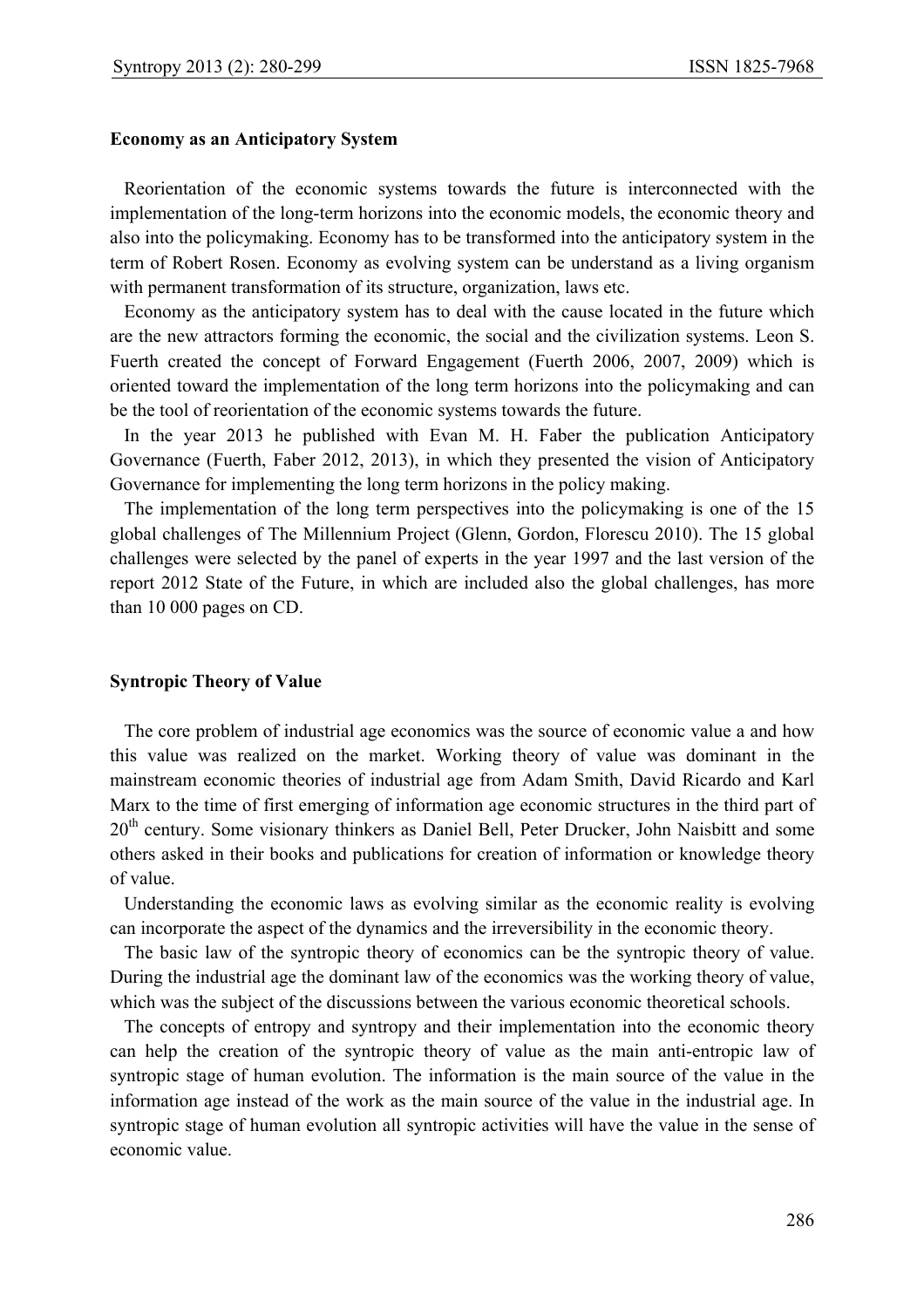According to syntropic theory of value the value is creating by all anti-entropic activities including non-market economic activities with syntropic economic impact today as also in the future.

#### **Economy as an Implicate Order**

 The view of the global world economy as one undivided whole, the view of this economy as implicit order and the view of economic development and the globalization process as holomovement, with using the theory of wholeness and implicate order, which was created by David Bohm (Bohm 1980, 1995), can help us to understand the processes of the globalization and their impacts on the individual countries and their economies.

 David Bohm created and described the theory of the holomovement, the implicate order and the explicate order in his books Fragmentation and Wholeness (1976), Wholeness and the Implicate Order (1980), Unfolding Meaning (1985), Thought as a System (1995), and others. He proposed there the concepts of the holomovement, the implicate order a the explicate order. In his book Unfolding Meaning David Bohm characterized his new concept of order:

"The proposal is that the holomovement is the basic reality, at least as far we are able to go, and that all entities, objects, forms, as ordinarily seen, are relatively stable, independent and autonomous features of the holomovement, much as the vortex is such a feature of the flowing movement of a fluid. The basic order of this movement is therefore enfoldment and unfoldment. So we´re looking at the universe in terms of a new order, which I´ll call the enfolded order, or the implicate order" (Bohm 1985, 1996).

 David Bohm described here what means the word implicate and what is the principle of holomovement:

"The word "implicate" means to enfold – in Latin, to fold inward. In the implicate order, everything is folded into everything . But it´s important to note here that the whole universe is in principle enfolded into each part actively through the holomovement as well as all the parts. Now this means that the dynamic activity – which is fundamental to what each part is, is based on its enfoldment of all the rest, including the whole universe" (Bohm 1985, 1996).

 Understanding the economy as implicate order according to David Bohm with the hidden code of the civilization in form of the main principles of civilization can show us how the hidden code of the civilization, described by Alvin Toffler (Toffler 1990), is changing our economy, society and civilization.

 Alvin Toffler in his book The Third Wave (1980) described the hidden code of the industrial age Second Wave civilization also as of the Third Wave information age civilization. He wrote there:

"Every civilization has a hidden code – a set of rules of principles that run through all its activities like a repeated design. As industrialism pushed across the planet, its unique hidden design become visible. It consisted of a set of six interrelated principles that programmed the behavior of millions. Growing naturally out of the divorce of production and consumtion, these principles affected every aspect of life from sex and sports to work and war" (Toffler 1980).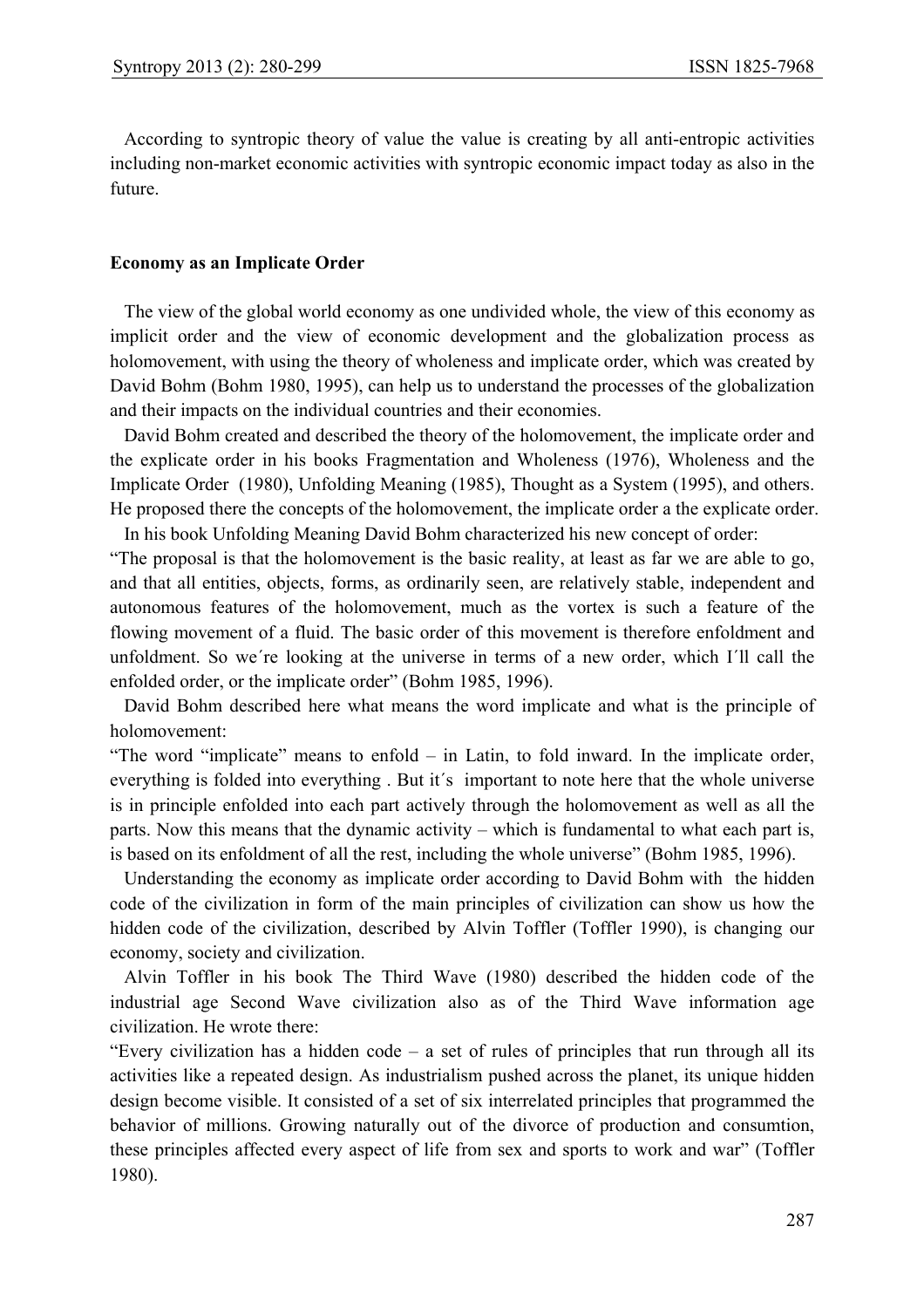Alvin Toffler described in the hidden code of Second Wave civilization the implicate order, which is unfolded to the explicate order different in various countries, but with the same roots of civilization´s hidden code or the implicate order of civilization. Alvin Toffler described the implicate order of the Third Wave civilization as the set of six guiding principles:

"What we see, therefore, is a set of six guiding principles, a "program" that operated to one degree or another in all the Second Wave countries. These half-dozen principles – standardization, specialization, synchronization, concentration, maximization and centralization – were applied in both capitalist and socialist wings of industrial society because they grew, inescapably out of the basic cleavage between producer and consumer and of the ever-expanding rolle of the market" (Toffler 1980).

 The evolution of the economy is therefore part of the holomovement of the whole civilization. The interdependence of the global economic system and the synchronicity of the economic and societal changes in the individual countries as e.g. in the year 1989, can be understand via the concept of the holomovement and the processes of unfolding the hidden code of civilization in form of the implicate order.

### **Syntropic Order from Entropic Chaos**

 We can understand the ongoing civilization transformation with using Global Civilization Change Model (Klinec 2005). Global Civilization Change Model is designed on the base of holistic economic theory (Klinec 2005). The core of this model is the view of economy as a dissipate structure, which is dissipating energy, materials and information and creating a new structure of the society and the whole civilization around the civilization attractors in the form of economic productive factors as are soil, work, capital and information and which are determining for the structure and the profile of the economy, the society and the civilization during their evolution (Klinec 2005).

 We can understand the civilization evolution as a change of civilization attractors which are identical with the economic productive factors. The change of such attractors in the information age is the main cause of the transformation of the whole civilization around the information and the information networks (Klinec 2005).

 The industrial age attractors were work and capital. The information age attractors are information and knowledge. Therefore the new structure of global civilization is networkcentric instead of industrial age hierarchic structure (Klinec 2005).

#### **Field Theory of the Economy**

 We can understand the global economy as a field. The disruption of the field in one area is leading to the instability of the whole global economy. The field theory of economy is the key to the understanding of the current global crisis.

 The global interdependence is the other view of the global economy as the global field. The turbulences on the financial markets, the security threats, the poverty, the climate change and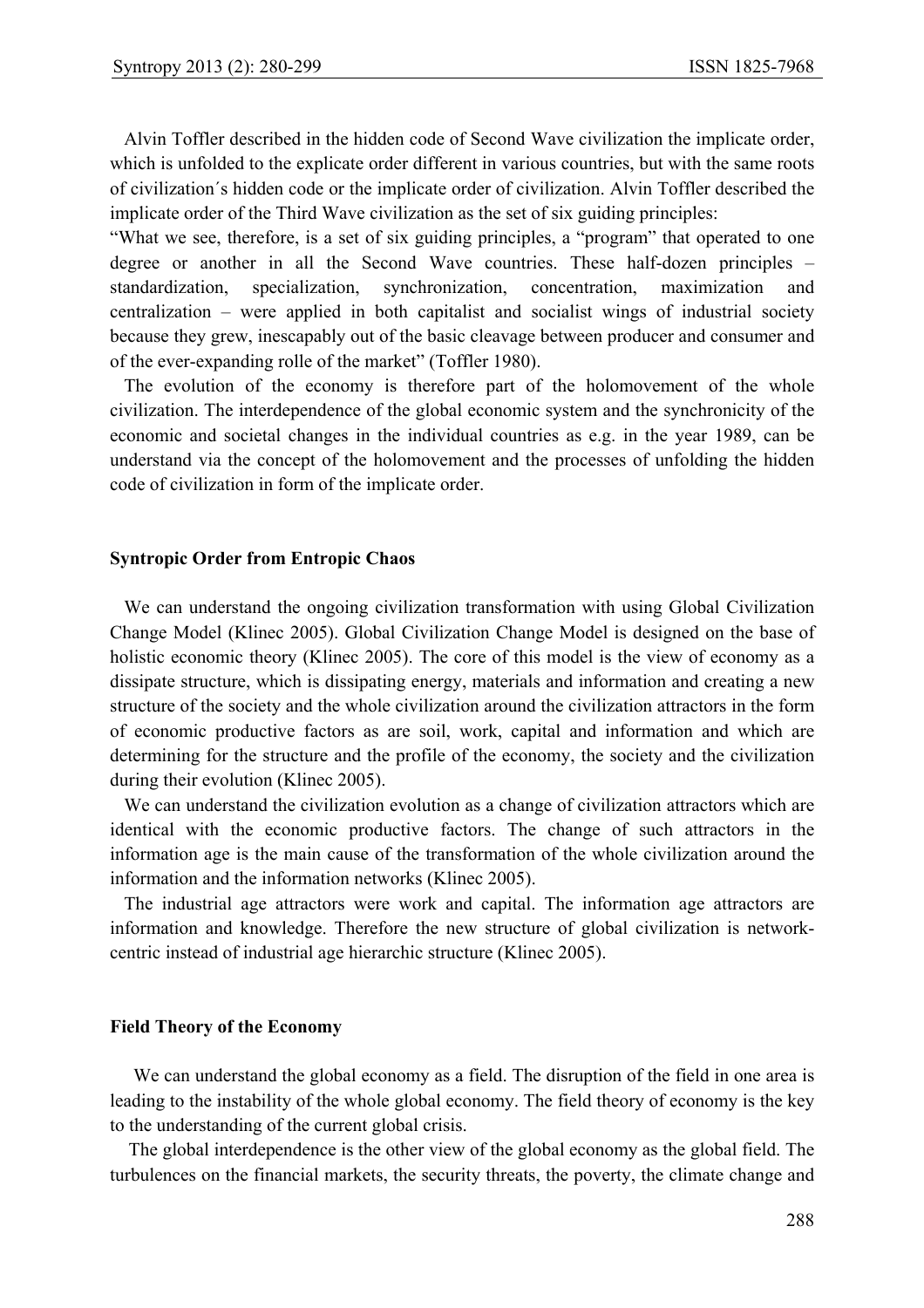many other disbalances are the disequilibrium creating processes with global impact on the economies all over the world.

### **Ethical Roots of Syntropic Economic Theory**

We can tracked the roots of all economic theories to householding, which was throughout the whole history based on the basic set of ethical principles and moral norms. The development of economic systems and economic theories was connected with changing economic reality and transformation of the household systems to economic systems containing also wealth creation and distribution, exchange and commerce, shopping and business. In era of the globalization householding worldwide was replaced by commerce and financial systems as the core of economy and economic theories were primarily connected with exchange of wealth instead of wealth creating and using by household or similar systems on all levels from global to local.

 Ethical principles were wiped out from economic systems and abstract economic systems based on free market utopia was set as economic systems without ethics similar to machine and that was connected with dehumanization of economic activities on all levels.

 As in the history most famous book about relationships between economy, economics and ethics by Max Weber The Protestant Ethics and the Spirit of Capitalism was replaced by kind of ideological book by Ayn Rand Atlas Shrugged, in which ethics has no place in economic activities. Atlas Shrugged is therefore presented as kind of economic literature contained the core of free market system without ethics and with no sign of ethical principles in economic systems and their functioning as a kind of machine.

 Wiping out of ethical principles from economic theory is also connected with creation of industrial age ideology and understanding economy as a machine with a man as only a part of such machine with no human rights, but only source of profit making and profit orientation.

 Good examples of entropic economic theories with destructive results in praxis are those economic theories and their application in praxis, in practical economic policies based on eliminating or wiping out the part of societal and economic structure as e.g. Marx´s theory of class struggle, theoretical roots of real socialism or communism with dominating ideology of Marxism-Leninism or economic foundations of Hitler´s system of national socialism based on racial struggle aimed to wiping out some races.

 The struggle within system between parts or subsystems are basically entropic and the results are destructive ending with collapse of such systems as collapse of system of communism or system of fascism with deep irreversible impacts on development of economy and society.

 Profit as highest value of current civilization is primarily source of destructive worldwide entropically functioning economic systems. As stated R. Buckminster Fuller profit orientation is main entropic principle of current entropic stage of human civilization. Syntropic stage of human civilization is achievable on different set of basic functioning principles oriented towards cooperation and co-creation instead of struggle and destruction.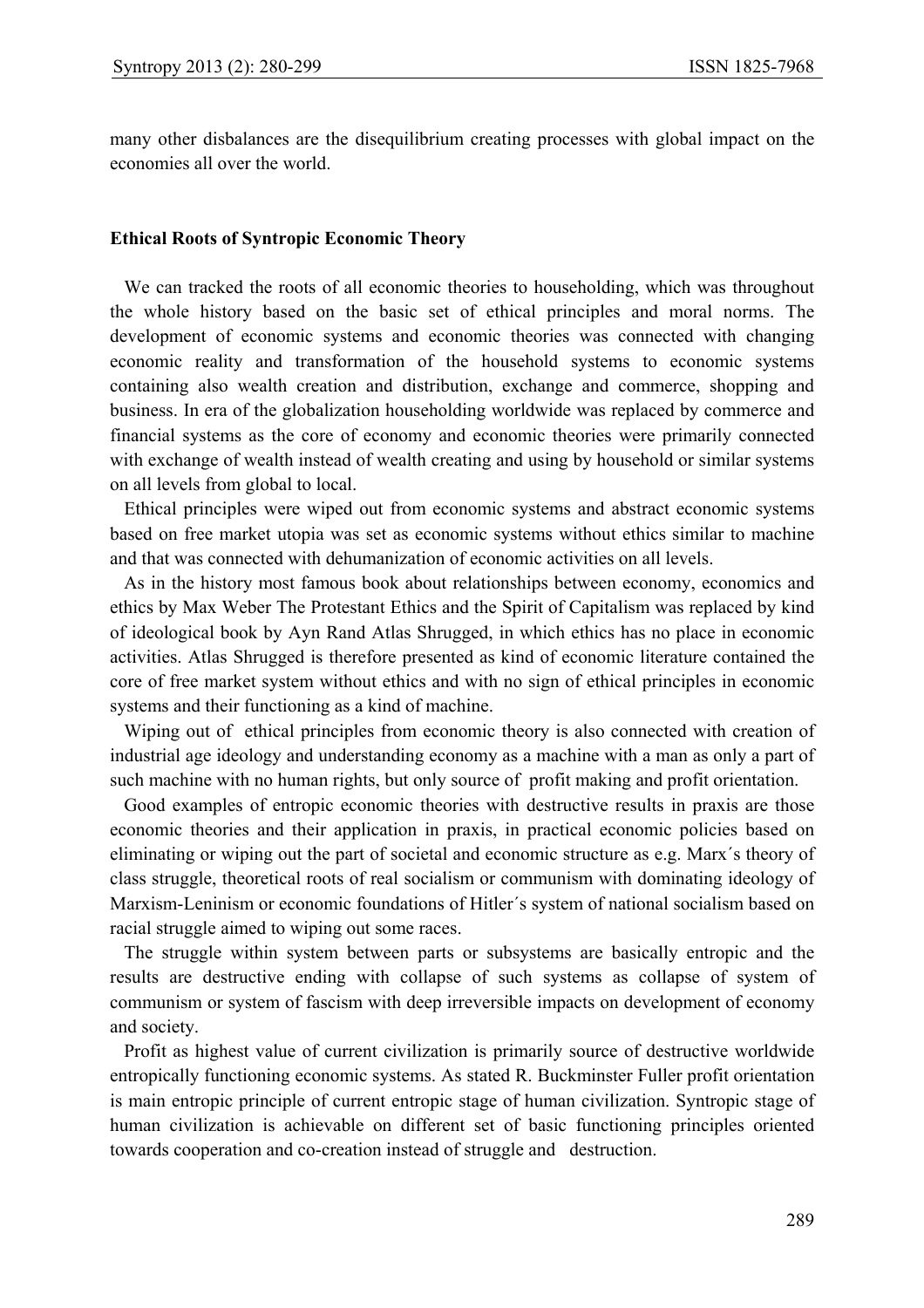In The Millennium Project lookout study Some Elements of the Next Global Economic System over the Next 20 Years in the year 2008 ethics was indentified as key element of such system (Glenn, Gordon, Florescu 2010). Within the next 20 years is great challenge for the humankind to transform current global system of casino capitalism to ethical market economy and to redesign the markets in the direction to be the servant of humankind instead of its current state as the main threat to human civilization. Ethical market economy is the other face of syntropic economic system, in which the ethics will be the key element.

### **Syntropic Economic Systems**

At the the end of  $20<sup>th</sup>$  century and at the beginning of the  $21<sup>st</sup>$  century we can see emergence of several economic systems with the characteristics compatible with the syntropic economic theory. We can mentioned the Blue Economy of Gunter Pauli, Gross National Happiness GNH of Jigme Wangchuck or  $6<sup>th</sup>$  Kondratieff of Leo A. Nefiodow.

 The Blue Economy is the new business model developed by Belgian entrepreneur and visionary Gunter Pauli. Gunter Pauli published this new model in the year 2010 in the book The Blue Economy, which is also report to the Club of Rome.

 The Blue Economy model is based on 100 innovations inspired from the nature. Gunter Pauli used for the Blue Economy ZERI methodology and part of this methodology is concept ektropy which is synonym to concept syntropy. It is mentioned in his article Twelve Axioms of Economics (Pauli 2013) which is part of broader article The Science behind ZERI (Pauli 2013).

 Gross National Happiness GNH is new complex concept of economy, which is based on more comprehensive set of indicators of Gross National Happiness. This concept was developed by king of Bhuttan Jigme Wangchuck in the year 1972. The purpose of Gross National Happiness is to measure the quality of life as the happiness of citizens of Bhuttan. The concept of Happiness is similar to the concept of syntropy because we can stated that happiness is incompatible with entropic environment and compatible with syntropic environment.

German economist Leo A. Nefiodow published the book  $6<sup>th</sup>$  Kondratieff, based on the the theory of long waves of economic cycles with period 50 to 60 years. The economy of  $6<sup>th</sup>$ Kondratieff wave will be according to Leo A. Nefiodow primarily anti-entropic (Nefiodow 2006). We can characterized it as syntropic or as a syntropic economic system.

### **Dawn of the Syntropic Civilization**

 The threshold of new syntropic civilization is now visible and under the cover of bankrupting global industrial economic system as also the system of global casino capitalism we can see new patterns of emerging syntropic economic and societal systems, which are to replace the old unethical entropic economic and societal systems.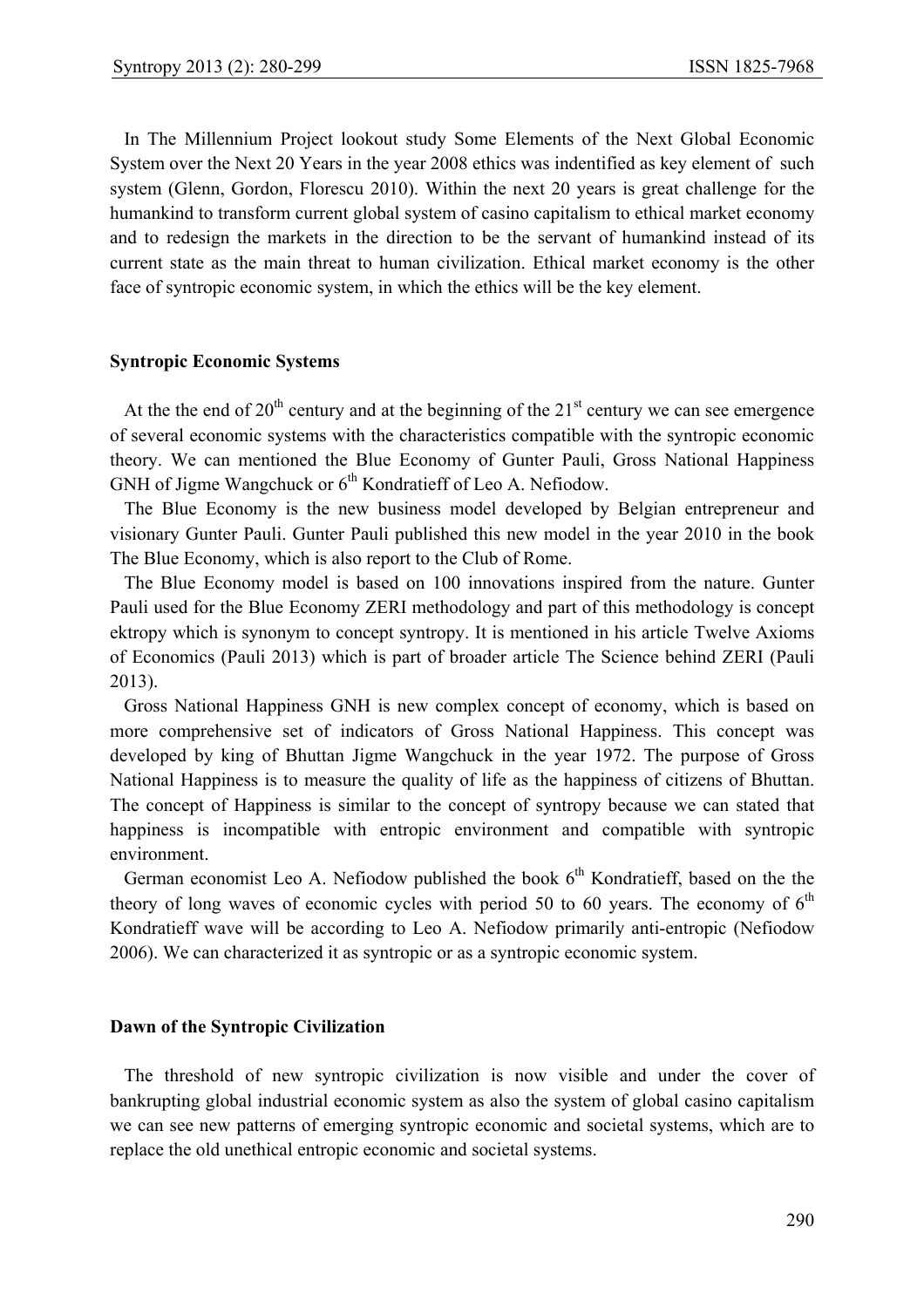We can see the new emerging syntropic economic theory in the works of R. Buckminster Fuller, Hazel Henderson, Ernst. F. Schumacher, Helena Norberg-Hodge, Sara Parkin, Steven Gorelick, Barbara Marx Hubbard, Gunter Pauli, Ernst Ulrich von Weiszäcker, David Korten, Alvin Toffler, Heidi Toffler, Jigme Wangchuck, Karma Ura, Leo Nefiodow, John L. Petersen, Mark Anielski, Ulisse Di Corpo, Antonella Vannini, Guy Dauncey, recent reports, publications and concepts of Club of Rome and many others.

 We can see the dawn of syntropic civilization, a world without struggle and destruction, a world of new humanity, a world of abundance, a world without poverty.

 This new syntropic civilization will be also the big step to transition to space age stage of human civilization. The Spaceship of Earth has therefore be navigated with using of new manual of syntropic economic theory.

# **Conclusion**

 The design of the syntropic economic theory and the syntropic economic system can lead to syntropic class-one evolution in terms of concept of R. Buckminster Fuller (Fuller 1981).

 The design of the syntropic economic theory is at a starting point and must be done by a great number and great diversity of economic thinkers from the whole world from various countries, but the speed of its creation is one of the main preconditions of changing the present direction of humankind toward a sustainable world and toward overcoming the emerging global crises.

 Economic theory therefore awaits big paradigm leap that will change fundamentally the current form of human society and civilization.

# **Literature**

- − Anielski, Mark (2007): The Economics of Happiness. Building Genuine Wealth. New Society Publishers, ISBN 9780865715967, 288 pages
- − Banathy, Bela H. (2000): Guided Evolution of Society. A Systems View. (Contemporary Systems Thinking). Kluwer Academic/Plenum Publishers, New York, New York
- − Banathy, Bela H. (2004): Self-Guided/Conscious Evolution. Systems Research and Behavioral Science. Volume 20, Issue 4, 2004, pages 309-321
- − Bohm, David (1976): Fragmentation and Wholeness. The Van Leer Jerusalem Foundation, Jerusalem, 1976, 90 pages
- − Bohm, David (1980): Wholeness and the Implicate Order. Routledge and Kegan Paul, London, 1980, ISBN 0-7100-0971-2, 224 pages
- − Bohm, David (1995): Thought as a System. This is a transcription of a seminar held in Ojai, California from 31 November to 2 December 1990. It has been edited by Professor Bohm. Routledge, London, New York, 1995, ISBN 0-415-11030-0, 254 pages
- − Bohm, David (1998): Unfolding Meaning. A Weekend of Dialogue. Routledge, London, New York, New York, 1998, ISBN 0-415-13638-5, 178 pages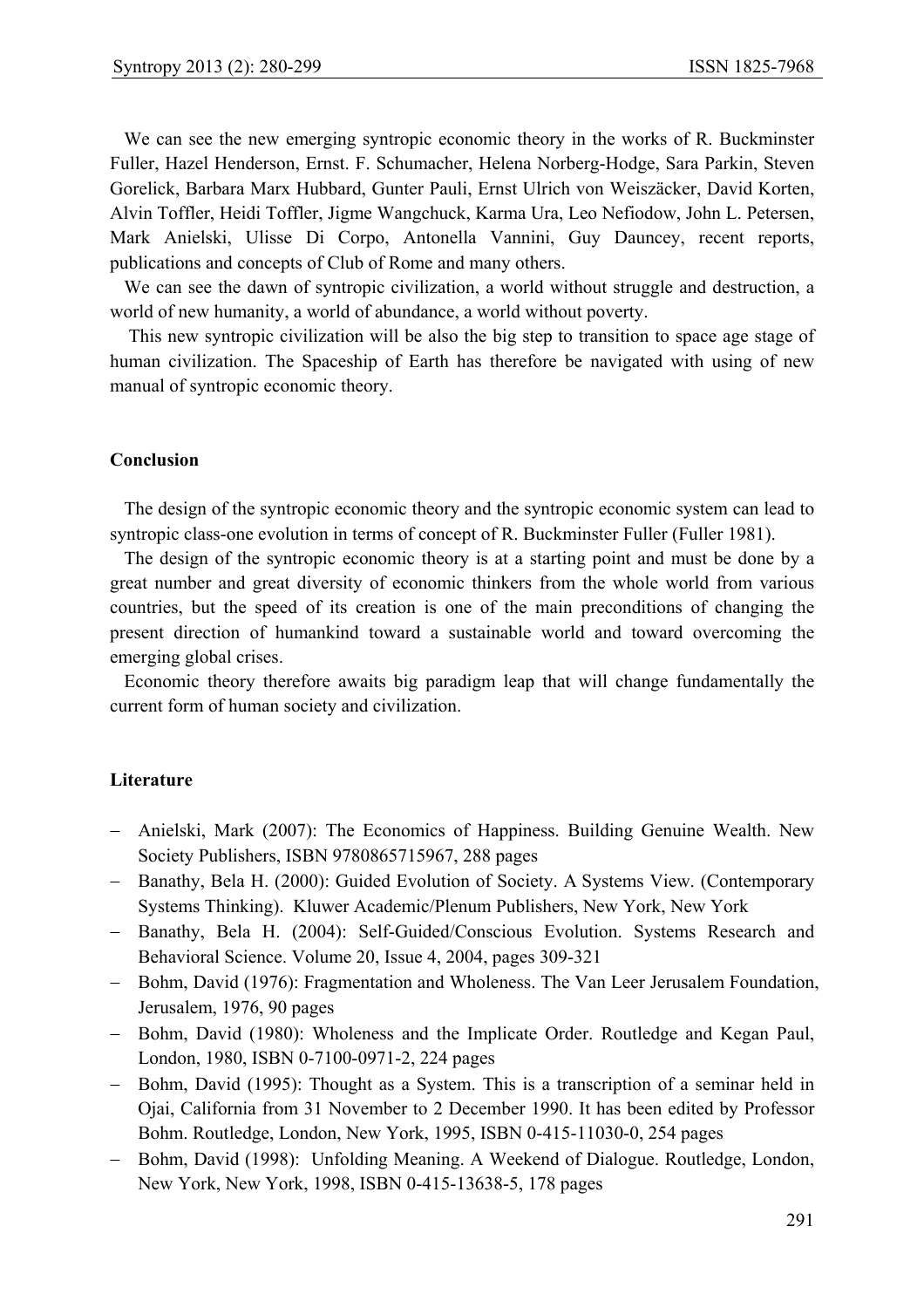- − Bohm, David (1999): Wholeness and the Implicate Order. Routledge and Kegan Paul, London, New York, 1999, ISBN 0-415-11966-9, 224 pages
- − Bohm, David, Peat, F. David (2000): Science, Order, and Creativity. Second Edition. Routledge, London, New York, New York, 2000, ISBN 0-415-17183-0, 316 pages
- − Capra, Fritjof (1982): The Turning Point. Science, Society and the Rising Culture. Flamingo, London, 1982, ISBN 0-00-654017-1, 580 pages
- − Capra, Fritjof (1988): Uncommon Wisdom. Conversation with remarkable people. Flamingo, London, 1988, ISBN 0-00-654341-3, 352 pages
- − Capra, Fritjof, Pauli, Gunter (Editors) (1995): Steering Business Toward Sustainability. Tokyo, New York, Paris: United Nations University Press, ISBN 92-808-0909-1
- − Capra, Fritjof (1997). The Web of Life. A New Scientific Understanding of Living Systems. Anchor Books, Doubleday, New York, New York, ISBN 0-385-476-0, 348 pages
- − Chaisson, Eric J. (1981): Cosmic Dawn. The Origins of Matter and Life. Little, Brown, ISBN 978-0316135900
- − Chaisson, Eric J. (1988): Our Cosmic Heritage. In: ZYGON. Journal of Religion and Science. Volume 23, Issue 4, December 1988, page 469-479
- − Chaisson, Eric J. (1997): The Life Era. Cosmic Selection and Conscious Evolution. Altlantic Monthly Press, New York, New York, ISBN 978-0871130624
- − Chaisson, Eric J. (1999): Ethical Evolution. In: ZYGON. Journal of Religion and Science. Volume 34, Issue 2, June 1999, page 265-271
- − Chaisson, Eric J. (2000): The Life Era. Cosmic Selection and Conscious Evolution. iUniverse.com, Inc., Lincoln, Nebraska, ISBN 978-0595007912
- − Chaisson, Eric J. (2001): Cosmic Evolution. The Rise of Complexity in Nature. Harvard University Press, Cambridge, Massachusetts, London, England, ISBN 978-0674003422
- − Chaisson, Eric J. (2005): Epic of Evolution. Seven Ages of the Cosmos. Columbia University Press, New York, New York, ISBN 978-0231135603
- − Dauncey, Guy (1996): 2005 : The Syntropy Revolution. Extract from Journey into the Future. Narrated by Jonah, a fictional character in the book, writing from the year 2016. http://www.earthfuture.com/spirit/syntropy/journey-syntropy.asp
- − Dauncey, Guy (1996): The Syntropy Revolution. The Atlantic Review, October 2006. http://www.earthfuture.com/spirit/syntropy/syntropyrevolution.asp
- − Dauncey, Guy (1996): The Song of Syntropy. Srinagar, Kashmir, Northern India. April 2006. http://www.earthfuture.com/spirit/syntropy/songofsyntropy.asp
- − Dauncey, Guy (2000): Earthfuture. Stories from a Sustainable World. New Society Publishers, ISBN 978-0865714076, 176 pages, http://www.earthfuture.com/earthfuture/default.asp
- − Di Corpo, Ulisse (1996): Syntropy. The Theorem of Love. 1996, 137 pages
- − Di Corpo, Ulisse (2005): Syntropy: the energy of life. In: Syntropy 1 / 2005, ISSN 1825- 7968, page 77-79, www.syntropy.org, www.syntropia.it
- − Di Corpo, Ulisse (2005): Syntropy: a third possibility in the debate on evolution. In: Syntropy 3 / 2005, ISSN 1825-7968, page 66-68, www.syntropy.org, www.syntropia.it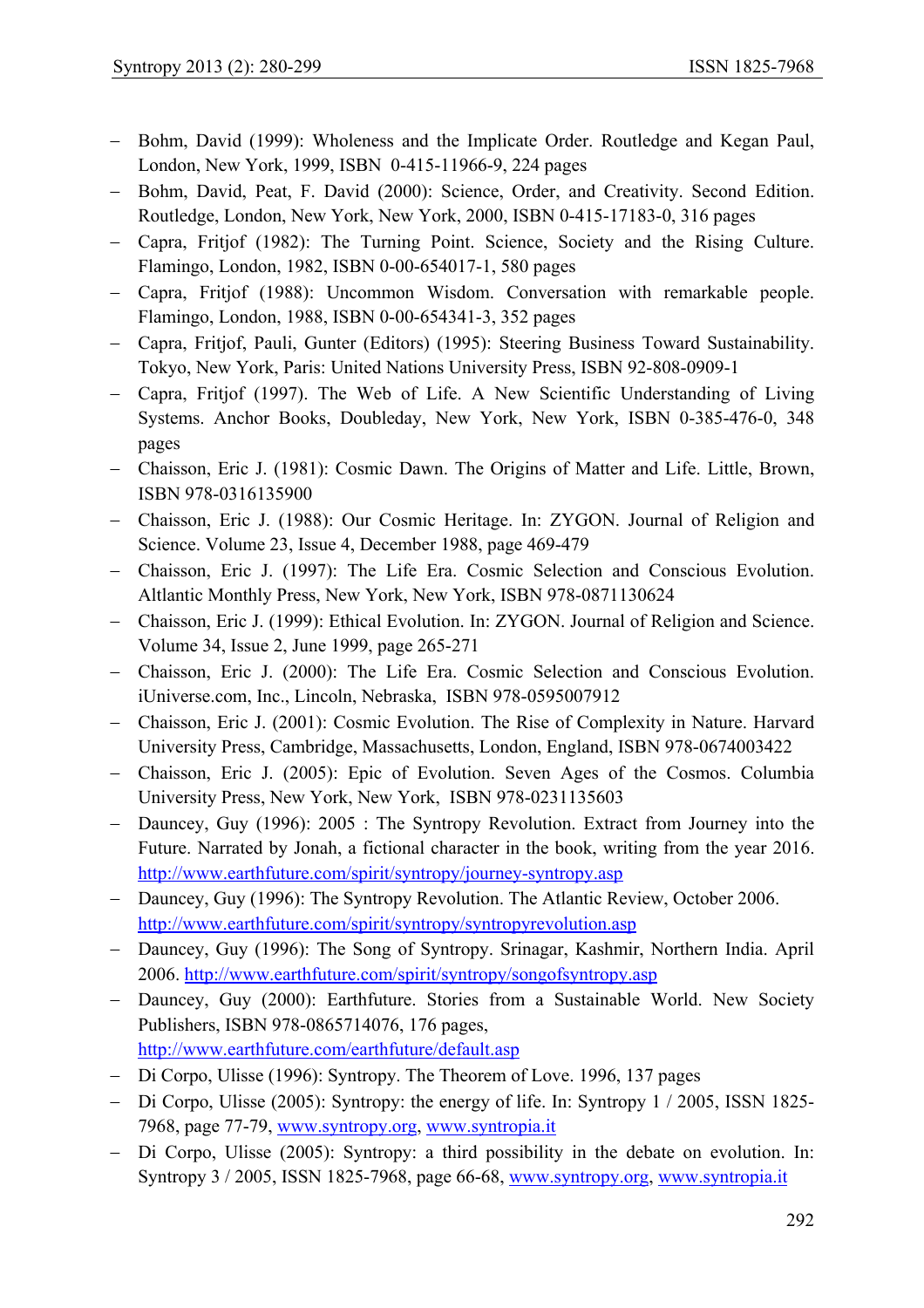- − Di Corpo, Ulisse, Vannini, Antonella (2009): An introduction to Syntropy. www.syntropy.org, www.syntropia.it
- − Flechtheim, Ossip K. (1966): History and Futurology. With Foreword by Robert Jungk. Verlag Anton Hein KG, Meisenheim an Glan, ISBN 3-445-00473-0, 126 pages
- − Flechtheim, Ossip K. (1969): Is Futurology the Answer to the Future ? In: Jungk, Robert, Galtung, Johan (editors) (1969): Mankind 2000. Institute Fur Zukunftsfragen, Vienna, Mankind 2000, London, International Peace Research Institiute, Oslo, Universitetsforlaget, Oslo, Allen and Unwin, London
- − Flechtheim, Ossip K. (1971): Futurologie. Der Kampf um die Zukunft. Verlag Wissenschaft und Politik, Koln
- − Flechtheim, Ossip K. (1980): Der Kampf um die Zukunft. Grundlagen der Futurologie. J. H. W. Dietz Nacht Verlag, Bonn, Berlin
- − Fuerth, Leon S. (2004). Creation of a National Commission for Strategic Planning under the direction and guidance of Leon Fuerth. In: Futures Research Quarterly. Winter 2004, Volume 20, Number 4
- − Fuerth, Leon S. (2006): Strategic Myopia. The Case for Forward Engagement. In: The National Interest. Number 83, Spring 2006
- − Fuerth, Leon S. (2007): Congress and the Climate Research: A Case for Forward Engagement. Research Brief – Number 3, NYU Wagner, Robert F. Wagner Graduate School of Public Service, John Brandemas Center for the Study of Congress, March 2007
- Fuerth, Leon S. (2009): Foresight and anticipatory governance. In: Foresight. The journal of future studies, strategic thinking and policy. Volume 11, Issue 4, ISSN 1463-6689, page 14-32
- − Fuerth, Leon S., Faber, Evan M. H. (2012): Anticipatory Governance. Practical Upgrades. Equipping the Executive Branch to Cope with Increasing Speed and Complexity of Major Challenges. The Project on Forward Engagement, Washington, D. C., October 2012, 96 pages
- Fuerth, Leon S., Faber, Evan M. H. (2013): Anticipatory Governance: Winning the Future. In: The Futurist. July – August 2013. World Future Society, Bethesda, MD, 2013, page 42-49
- − Fuerth, Leon S., Fricke, Julian, Huber, Claudia (2013): Government Foresight. Anticipatory Governance: Making Governments Fit for the 21<sup>st</sup> Century. Interview with Professor Leon S. Fuerth. Impulse 12 / 2013, May 2013, Stiftung Neue Verantwortung e.V., Beisheim Center, Berlin, 2013, page 1-6
- − Fuller, R. Buckminster (1973): Intuition. Anchor Books, Anchor Press / Doubleday, Garden City, New York, ISBN 0-385-01244-6, 214 pages.
- − Fuller, R. Buckminster (1981): Critical Path. Adjuvant: Kiyoshi Kuromiya. St Martin´s Press, New York, New York, ISBN 0-312-17491-8, 472 pages
- − Fuller, R. Buckminster (1982): Synergetics. Explorations in the Geometry of Thinking. Collier Books, Macmillan Publishing Company, New York, ISBN 978-0020653202, 876 pages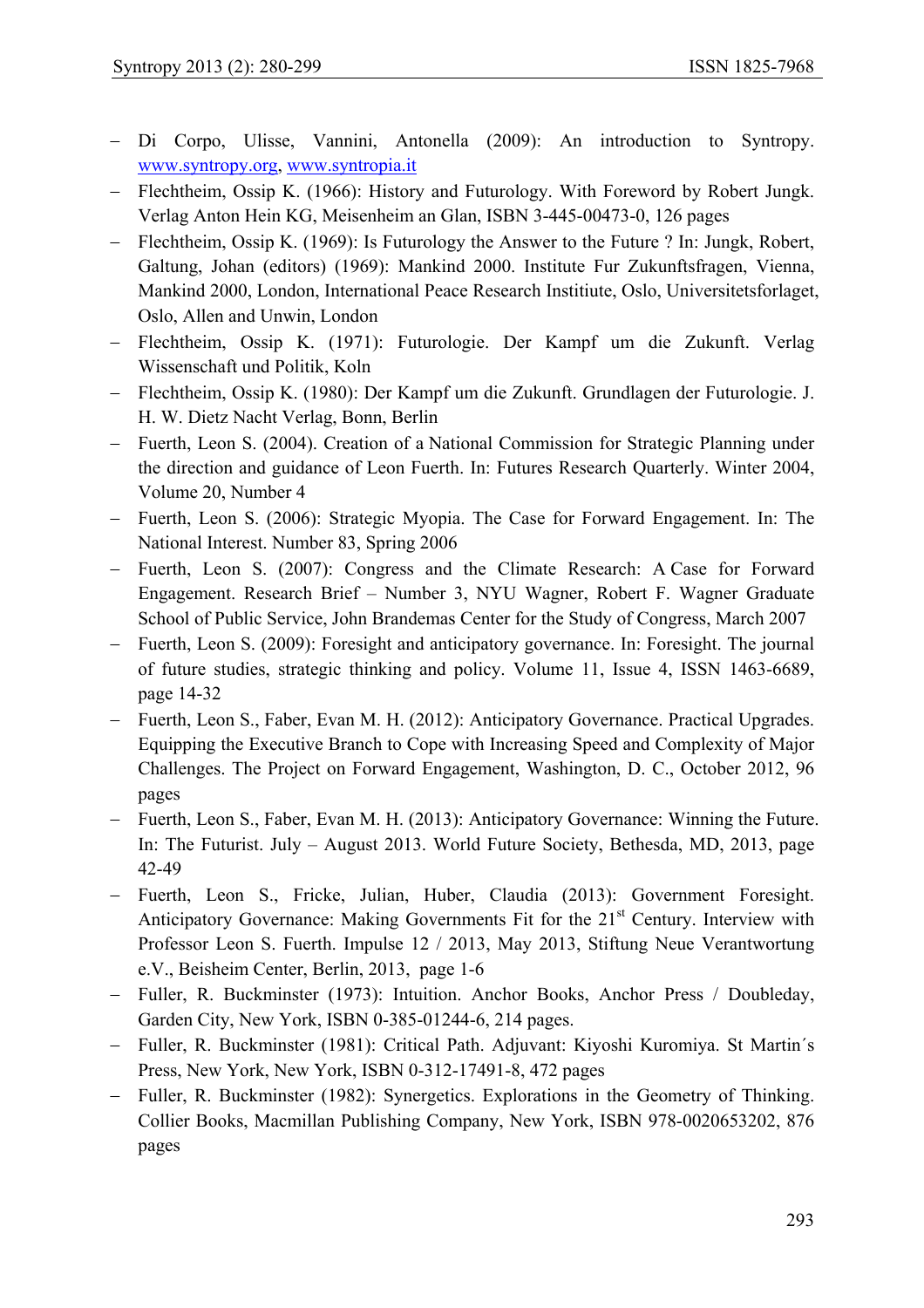- − Fuller, R. Buckminster (1982): Tetrascroll. Goldilocks and the Three Bears. A Cosmic Fairy Tale. ST. Martin´s Press, New York, New York, ISBN 0-312-79363-4, 110 pages
- − Fuller, R. Buckminster (2008): And It Come to Pass Not to Stay. Series Editor Jaime Snyder. Lars Müller Publishers, Baden, Switzerland, 2008, ISBN 978-3-03778-132-6, 192 pages
- − Fuller, R. Buckminster (2010): Ideas and Integrities. A Spontaneous Autobiographical Disclosure. Series Editor Jaime Snyder. Lars Müller Publishers, Baden, Switzerland, 2010, ISBN 978-3-03778-198-2, 416 pages
- − Fuller, R. Buckminster (2011): Operation Manual for Spaceship Earth. Series Editor Jaime Snyder. Lars Müller Publishers, Baden, Switzerland, 2011, ISBN 978-3-03778-126- 5, 152 pages
- − Georgescu-Roegen, Nicholas (1971): The Entropy Law and the Economic Process. Harvard University Press, Cambridge, Massachusetts
- − Georgescu-Roegen, Nicholas (1976): Energy and Economic Myths. Pergamon Press, New York, New York
- − Glenn, Jerome C., Gordon, Theodore J., (editors) (2009): Future Research Methodology. Version 3.0. With support from the Rockefeller Foundation. The Millennium Project, Washington, D.C, ISBN: 978-0-9818941-1-9, 1300 pages
- − Glenn, Jerome C., Gordon, Theodore J., Florescu, Elizabeth (2010): 2010 State of the Future. The Millennium Project, Washington, D.C.
- − Gore, Albert (1992): Earth in the Balance. Ecology and the Human Spirit. Houghton Mifflin Company, Boston
- − Hampden-Turner, Charles, Trompenaars, Fons (1995): The seven Cultures of Capitalism. Value Systems for Creating Wealth in the United States, Britain, Japan, Germany, France, Sweden and the Netherlands. Judy Piatkus Publishers Ltd., London, 1995, ISBN 0-7499- 1386-X, 420 pages
- − Henderson, Hazel (1981): The Politics of the Solar Age. Alternatives to Economics. Doubleday, Anchor, New York
- − Henderson, Hazel (1991): Paradigms in Progress. Life Beyond Economics. Knowledge Systems Inc., Indianapolis, Minnesota
- − Henderson, Hazel (1996): Building a Win-Win World. Life Beyond Global Economic Warfare. Berrett-Koehler Publishers Inc., San Francisco, California
- − Henderson, Hazel (1999): Beyond Globalization. Shaping a sustainable Global Economy. Kumarian Press, Inc., West Hartford, Connecticut, 1999, ISBN 1-56549-107-6, 90 pages
- − Henderson, Hazel (2007): Ethical Markets. Growing the Green Economy. With Simran Seti. Forewword by Hunter Lovins. Based on the Acclaimed Public Television Series. Chelsea Green Publishing Company, White River Junction, Vermont, ISBN 978-1- 933392-23-3
- − Hubbard, Barbara Marx (1998): Conscious Evolution. Awakening the Power of Our Social Potential. Foreword by Neale Donald Walsch. New World Library, Novato, California, 1998, ISBN 1-57731-016-0, 286 pages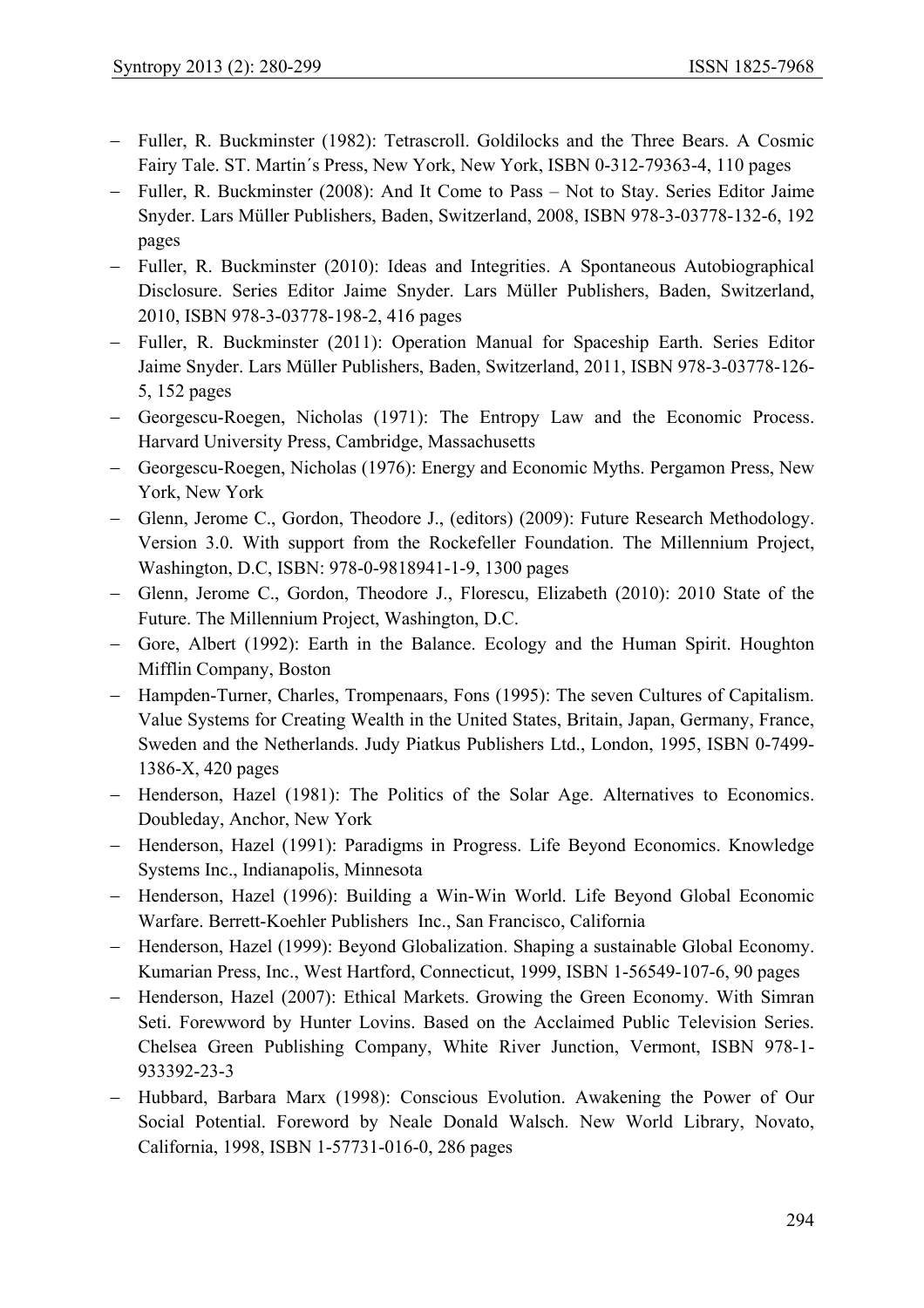- − Jungk, Robert, Galtung, Johan (editors) (1969): Mankind 2000. Institute Fur Zukunftsfragen, Vienna, Mankind 2000, London, International Peace Research Institiute, Oslo, Universitetsforlaget, Oslo, Allen and Unwin, London
- − Klinec, Ivan (1995): Holistic Interpretation of the Present Economic Reality. Institute for Forecasting Slovak Academy of Sciences, Bratislava, 1995, 31 pages, (in Slovak language)
- − Klinec, Ivan (1996): Global Economy, Global Thinking. Institute for Forecasting Slovak Academy of Sciences, Bratislava,1996, 104 pages, (in Slovak language)
- − Klinec, Ivan (1999): Designing a Holistic Economics for a Sustainable World. In: Huba, Mikuláš (editor) (1999): International Cooperation – The Approach to Sustainable Communities. International Forum Proceedings. Academia Istropolitana Bratislava, Society for Sustainable Living in the Slovak Republic, Bratislava, page 54-55
- Klinec, Ivan (2005): Global Civilization Change Model Version 1.0. The Eighth Futurological Colloquium "Designing the Future in Europe '05, a Second Prague Workshop On Futures Studies Methodology, Charles University, Prague, 2005, ppt presentation, 80 pages
- − Klinec, Ivan (2010): Future Economics: Creative Design of Unified Economic Theory. In Nováček, Pavel, Schauer, Thomas (Editors) (2010): Learning from the Futures. Palacký University Olomouc, Olomouc, 2010, ISBN 978-80-244-2682-2, page 206-218
- − Klinec, Ivan (2011): The Information Theory of Value and the Inclusive Economic Growth (Abstract). Institute of Economic Research, Slovak Academy of Sciences, Bratislava, Slovakia, 2 pages
- − Klinec, Ivan (2012): Conscious Evolution and Creative Design of Syntropic Economic Theory. World Future Review. A Journal of Strategic Foresight. Volume 4, Number 2, Summer 2012. World Future Society, Bethesda, MD, USA, 2012, page 28-37
- − Klinec, Ivan (2012): The Ethical Roots of the Syntropic Economic Theory. Institute of Economic Research, Bratislava, 2012, unpublished manuscript, 24 pages
- − Klinec, Ivan (2012): Syntropic Economic Theory and Global Civilization Change Model (Abstract). Institute of Economic Research, Slovak Academy of Sciences, Bratislava, Slovakia, 2 pages
- − Klinec, Ivan (2012): Transhumanism Syntropic Concept of a Man (Abstract). Institute of Economic Research, Slovak Academy of Sciences, Bratislava, Slovakia, 2 pages
- − Korzybski, Alfred (1995): Science and Sanity. An Introduction to Non-Aristotelian Systems and General Semantics. Fifth Edition. With New Preface by Robert P. Pula. Institute of General Semantics, Englewood, New Jersey
- − Krishnamurti, Jiddu, Bohm, David (1985): The Ending of Time. Harper San Francisco, HarperCollins Publishers, New York, New York, 1985, ISBN 0-06-064796-5, 270 pages
- − Louie, A. H. (2010): Robert Rosen´s anticipatory systems. In: Foresight. The journal of future studies, strategic thinking and policy. Volume 12, Issue 3, ISSN 1463-6689, page 18-29
- − Ludovico, Mario (2008): Syntropy: Definition and Use. In: Syntropy 1 / 2008, ISSN 1825-7968, page 139-201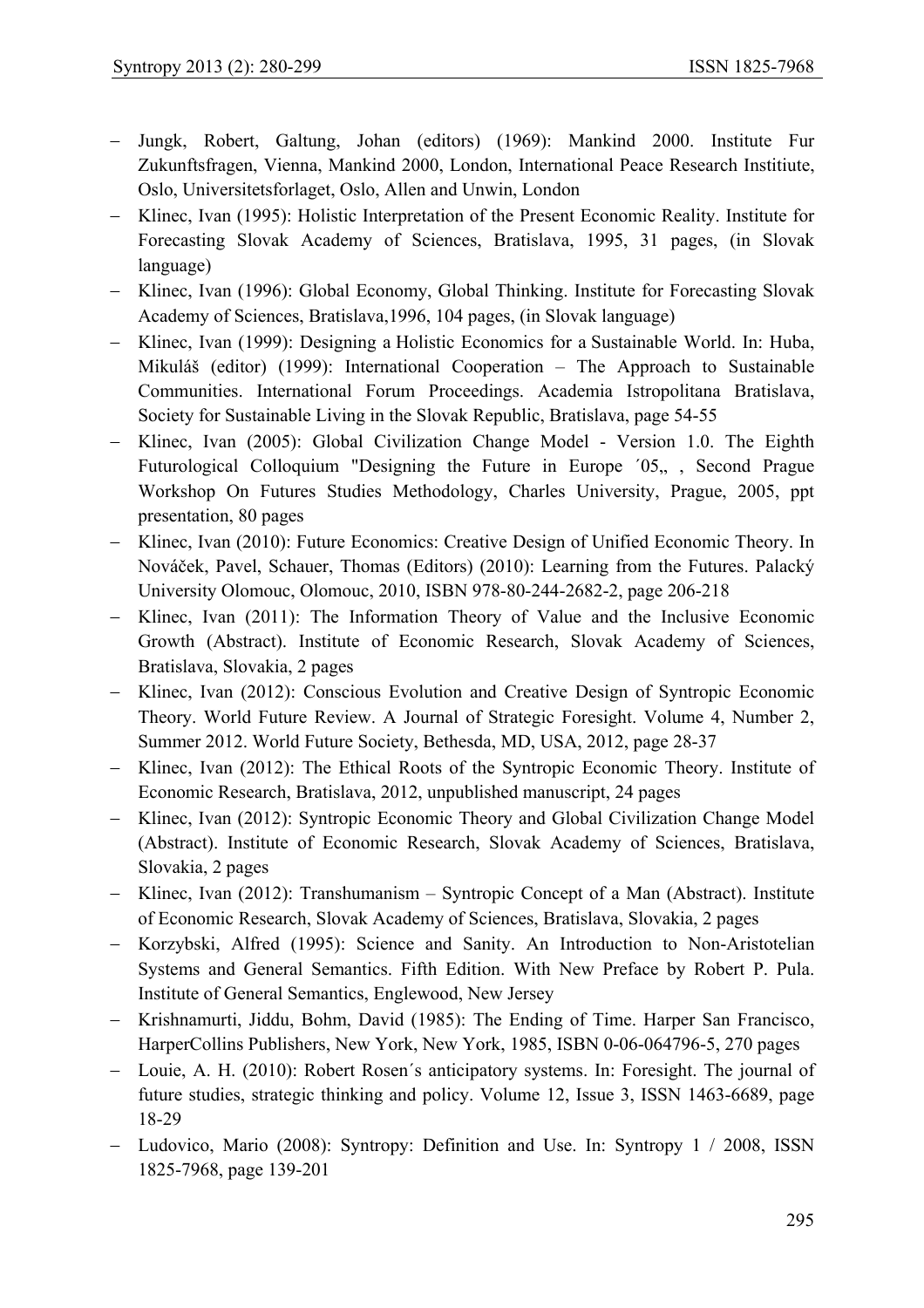- − Nadin, Mihai (2012): Prolegomena: What Speaks in Favor of an Inquiry into Anticipatory Systems. In: Rosen, Robert (2012): Anticipatory Systems. Philosophical, Mathematical, and Methodological Foundations. Second Edition. With Contributions by Judith Rosen, John J. Kineman, and Mihai Nadin. Springer Science+Business Media, LLC, New York, New York, 2012, ISBN 978-1-4614-1268-7, 532 pages, page xv-lx
- − Naisbitt, John (1984): Megatrends. Ten New Directions Transforming Our Lives. Warner Books, New York, New York
- − Nefiodow, Leo (2006): Der sechste Kondratieff: Wege zur Produktivität und Vollbeschäftigung im Zeitalter der Information. Die lange Wellen der Konjunktur und ihre Basisinnovationen. Sechste Auflage. Rhein-Sieg-Verl., Sankt Augustin 2006, ISBN 3-9805144-5-5, 303 pages
- − Nichol, Lee (Editor) (2003): The Essential david Bohm. With a Reminiscence by H.H. The Dalailama. Routledge, London, New York, New York, 2003, ISBN 0-415-26174-0, 350 pages
- − Norberg-Hodge, Helena, Gorelick, Steven (2004): Towards an Economics of Happiness. In: Ura, Karma, Galay, Karma (Editors) (2004): Gross National Happiness and Development. Proceedings of the First International Conference on Operationalization of Gross National Happiness. The Centre for Bhutan Studies, Thimphu, Bhutan, 2004, ISBN 99936-14-22-X, 754 pages, page 77-104
- − Parkin, Sara (1991): Green Futures. Agenda for the 21st Century. Fount, London
- − Pauli, Gunter (2010): The Blue Economy. 10 Years 100 Innovations 100 Million Jobs. Report to the Club of Rome. Paradigm Publications, Taos, New Mexico, ISBN 9780912111902, 336 pages
- − Pauli, Gunter (2010): Neues Wachstum. Wenn grune Ideen nachhaltig "blau" werden. Die ZERI Methodik als Startpunkt einer Blue Economy. Konvergenta Publishing UG, Berlin, ISBN 978-3-942276-00-9, 204 pages
- − Pauli, Gunter (2010): Zen and the Art of Blue. How to connect the quality of your life to the Blue Planet Earth. Konvergenta Publishing UG, Berlin, ISBN 978-3-942276-01-6
- − Pauli, Gunter (2011): Zen and the Art of Blue. Der verbindung der eigenen Lebensqualität mit dem Blauen Planeten Erde. Deutsche Ausgabe. Konvergenta Publishing UG, Berlin, ISBN 978-3-942276-02-3
- − Pauli, Gunter (2011): From Deep Ecology to The Blue Economy. A review of the main concepts related to environmental, social and ethical business that contributed to the creation of The Blue Economy. February 2011, 17 pages,
- − http://www.zeri.org/ZERI/Home\_files/From%20Deep%20Ecology%20to%20the%20Blue %20Economy%202011.pdf
- − Pauli, Gunter (2012): The Blue Economy. 10 Jahre, 100 Innovationen, 100 Millionen Jobs. Bericht an den Club of Rome. Berlin: Konvergenta Publishing UG, ISBN 978- 3942276955, 374 pages
- − Pauli, Gunter (2012): The Blue Economy. 10 Years, 100 Innovations, 100 Million Jobs. Report to the Club of Rome. Berlin: Konvergenta Publishing UG, ISBN 978-394227696, 374 pages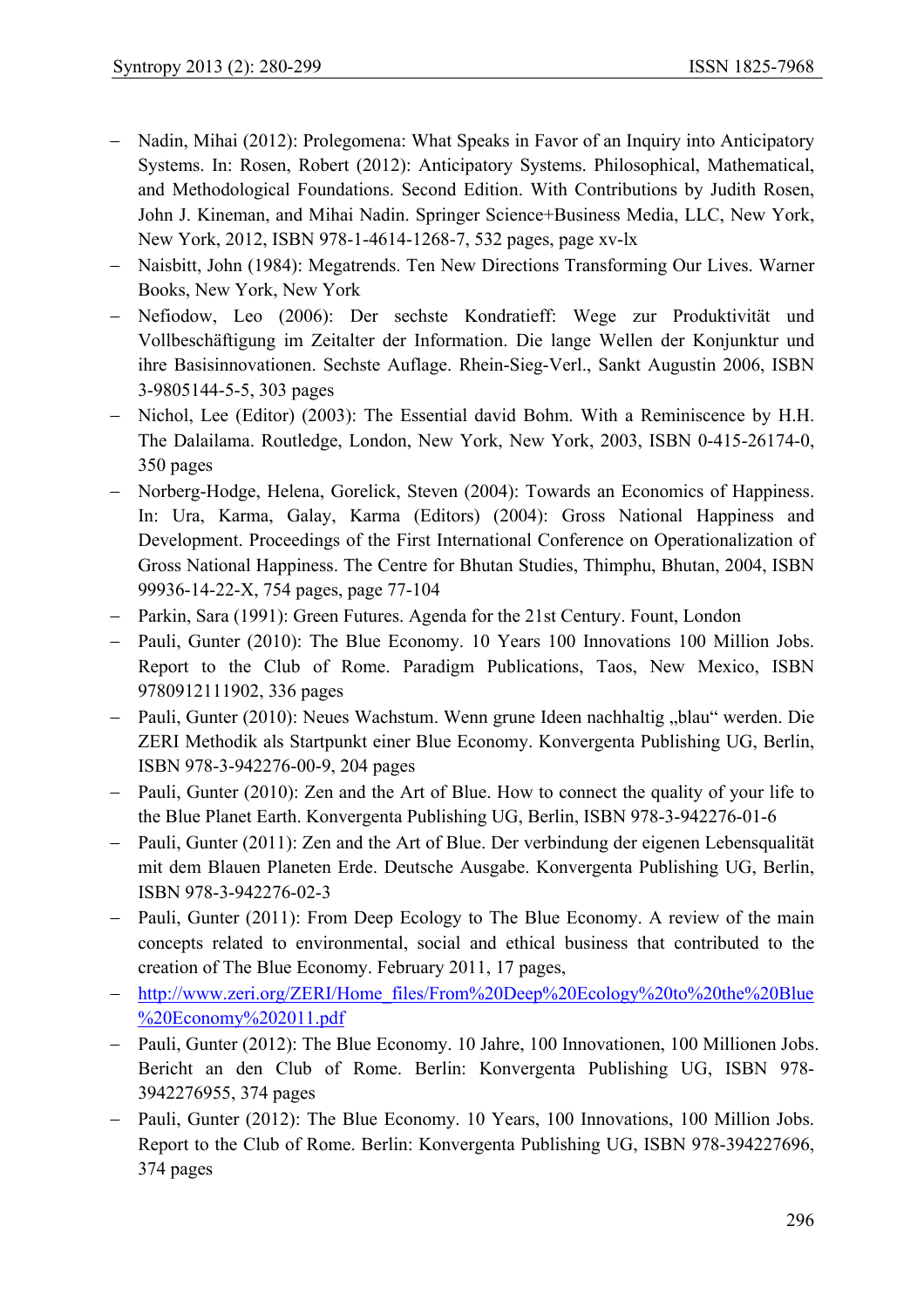- − Pauli, Gunter (2013): Science behind ZERI. ZERI.org, 2013, http://www.zeri.org/ZERI/Science\_behing\_ZERI.html
- − Pauli, Gunter (2013): Twelve Axioms of Economics. ZERI.org, 2013, http://www.zeri.org/ZERI/Twelve\_Axioms.html
- − Peat, F. David (1997): Infinite Potential. The Life and Times of David Bohm. With a New Afterword by the Author. Helix Books, Addison-Wesley, Reading, Massachusetts, 1997, ISBN 0-201-328—20-8, 358 pages
- − Petersen, John L. (2008): A Vision for 2012. Planning for Extraordinary Change. Fulcrum Publishing, Golden, Colorado, 2008, ISBN 978-1-55591-661-9, 118 pages
- − Prigogine, Ilya, Stengers, Isabelle (1984): Order out of Chaos. Man´s New Dialogue with Nature. Heinemann, London
- − Prigogine, Ilya (1997): End of Certainty. The Free Press, New York, New York
- − Prigogine. Ilya (2003): Is Future Given ? World Scientific Publishing Co. Pte. Ltd.. Singapore, ISBN 981-238-507-X, 150 pages
- − Rand, Ayn (1957): Atlas Shrugged. Randome House, New York, New York
- − Rosen, Judith, Kineman, John Jay (2005): Anticipatory Systems and Time: a New Look at Rosennean Complexity. In: System Research and Behaviral Science. Volume 22 Issue 5 / September / October 2005, page 399-412
- − Rosen, Judith (2009): Robert Rosen´s Anticipatory Systems Theory: The Art and Science of Thinking Ahead. In: Proceedings of the 53rd Annual Meeting of the International Society for the Systems Sciences. Making Liveable, Sustainable Systems Unremarkable. University of Queensland, Brisbane, Australia, July 12-17, 2009, International Society for the System Sciences, 2009, ISSN 1999-6918, 13 pages
- − http://journals.isss.org/index.php/proceedings53rd/article/view/1249
- − Rosen, Judith (2012): Preface to the Second Edition: The Nature of Life. In: Rosen, Robert (2012): Anticipatory Systems. Philosophical, Mathematical, and Methodological Foundations. Second Edition. With Contributions by Judith Rosen, John J. Kineman, and Mihai Nadin. Springer Science+Business Media, LLC, New York, New York, 2012, ISBN 978-1-4614-1268-7, 532 pages, page xi-xiv
- − Rosen, Robert (1985): Anticipatory Systems. Philosophical, Mathematical and Methodological Foundations. IFSR International Series on Systems Sciences and Engineering. Volume 1. Pergamon Press, New York, New York
- − Rosen, Robert (2012): Anticipatory Systems. Philosophical, Mathematical, and Methodological Foundations. Second Edition. With Contributions by Judith Rosen, John J. Kineman, and Mihai Nadin. Springer Science+Business Media, LLC, New York, New York, 2012, ISBN 978-1-4614-1268-7, 532 pages
- − Rosen, Robert (1999): Essays on Life Itself. Columbia University Press, New York, New York
- − Sahtouris, Elisabet (2000): EarthDance. Living Systems in Evolution. iUniversity Press, San Jose, New York, London, Shanghai, 2000, ISBN 0-595-13067-4, 406 pages
- Schrodinger, Erwin (1992): What is Life ? with Mind and Matter and Autobiographical Sketches. Cambridge University Press, Cambridge, UK, ISBN 0-521-42708-8, 184 pages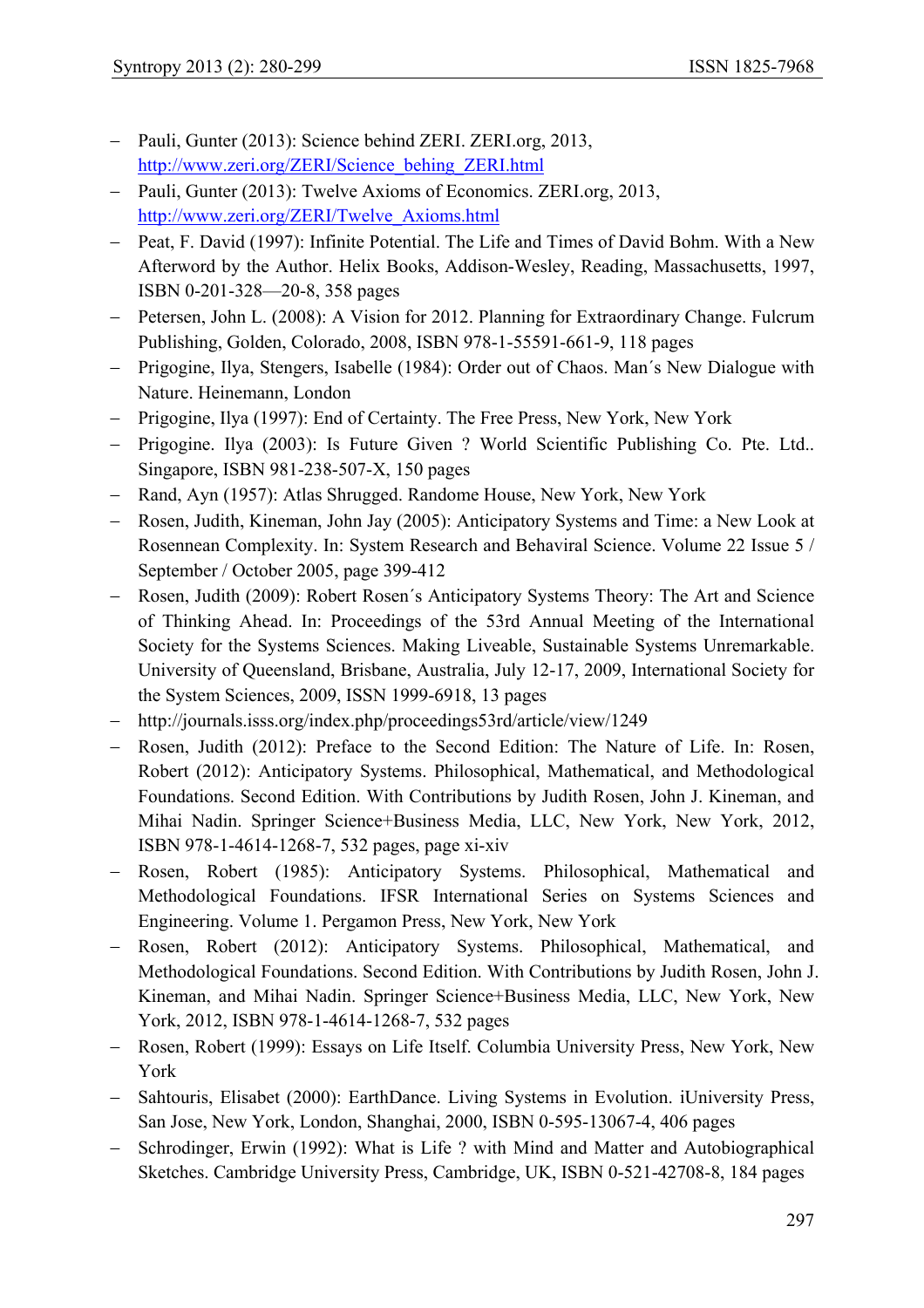- − Schumacher, Ernst F. (1993): Small is Beautiful. A Study of Economics as if People Matterd. Vintage, London
- − Schumacher, Ernst F. (1977): A Guide for the Perplexed. Harper and Row, New York, New York
- − Schumpeter, Joseph A. (1993): The Theory of Economic Development. An Inquiry into Profits, Capital, Credit, Interest, and the Business Cycle. Transaction Publishers, New Brunswick, London
- − Szent-Gyorgyi, Albert (1972): The Living State. With Observations on Cancer, Academic Press, New York, New York, ISBN 978-0126809602, 114 pages
- − Szent-Gyorgyi, Albert (1977): Drive in Living Matter to Perfect Itself. In: Synthesis 1, Vol. 1, No. 1, page 14-26
- − Toffler, Alvin (1970): Future Shock. Random House, New York, 1970, ISBN 0-394- 42586-3, 505 pages
- − Toffler, Alvin (1980): The Third Wave. William Morrow and Company, Inc., New York, New York, 1980, ISBN 0-688-03597, 544 pages
- − Toffler, Alvin (1990): Powershift. Knowledge, Wealth and Violence at the Edge of the 21st Century. Bantam Books, New York, New York, 1990, ISBN 0-553-05776-6, 586 pages
- $\Delta$ Toffler, Alvin and Heidi (1993). War and Anti-War. Survival at the Dawn of the 21<sup>st</sup> Century. Little, Brown and Company, Limited, New York, New York, 1993, ISBN 0-316- 85024-1, 302 pages
- − Toffler, Alvin and Heidi (2006): Revolutionary Wealth. How it will be created and how it will change our lives. Alfred A. Knopf, New York, 2006, ISBN 0-375-40174-1, 494 pages
- − Toffler, Alvin (1984): Science and Change. Foreword in Prigogine, Ilya, Stengers, Isabelle (1984): Order Out of Chaos. Man's New Dialogue with Nature. Heinemann, London
- − Ura, Karma, Galay, Karma (Editors) (2004): Gross National Happiness and Development. Proceedings of the First International Conference on Operationalization of Gross National Happiness. The Centre for Bhutan Studies, Thimphu, Bhutan, 2004, ISBN 99936-14-22-X, 754 pages
- − Ura, Karma Dasho, Alkire, Sabina, Zangmo, Tshoki, The Center for Bhutan Studies, Thimphu (2011): The Gross National Happines Index of Bhutan: Method and Illustrative Results. Presented by Sabina Alkire, OPH University of Oxford, 12. October 2011, OECD, ppt presentation, 35 pages
- − Vannini, Antonella (2005): Entropy and Syntropy: From Mechanical to Life Science. In: NeuroQuantology 2005, Issue 2, ISSN 1825-7968, page 88-110, www.syntropia.it, www.syntropy.org
- − Vannini, Antonella (2005): From mechanical to life causation. In: Syntropy 1 / 2005, ISSN 1825-7968, page 80-105, www.syntropia.it, www.syntropy.org
- − Vannini, Antonella (2006): Entropy and Syntropy: causality and retrocausality in psychology. In: Syntropy 3 / 2006, ISSN 1825-7968, page 1-268, www.syntropia.it, www.syntropy.org